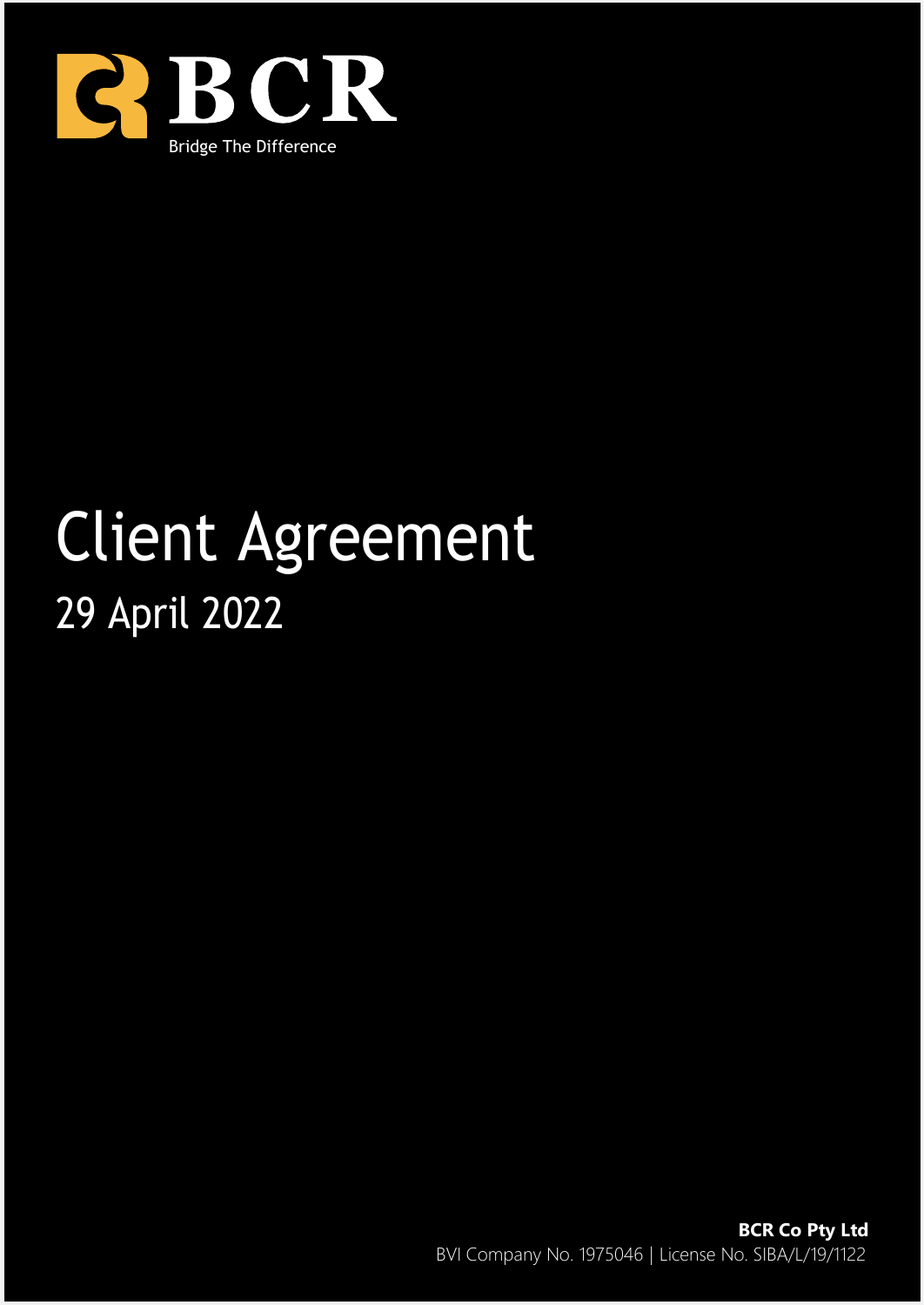

## **I. Introduction**

- 1. This Client Agreement is between you and BCR Co Pty Ltd (hereinafter the "Company"). It contains the terms and conditions that govern all transactions entered into between you and the Company, in particular the derivative contracts issued by the Company.
- 2. The Company is a regulated broker providing trading services in financial and commodity-based derivative instruments and other securities registered in The British Virgin Islands. The Company is authorised and regulated by The British Virgin Islands Financial Services Commission (FSC), (SIBA/L/19/1122).
- 3. The Client Agreement is an integral part of our Legal Documents and comes into effect on the date the Company accepts your application for a BCR Live Trading Account.
- 4. The Client acknowledges that the Company's official language is English and the acceptance of the Legal Documents that includes this Client Agreement constitutes a binding legal agreement with the Company. Any translation into any other language shall not be an official version of this Agreement and in the event of any conflict in interpretation between the English version and such translation, the English version shall prevail. All certificates, instruments and other documents to be delivered under or supplied in connection with Client Agreement shall be in the English language or shall be accompanied by a certified English translation upon which the Company shall be entitled to rely.
- 5. Please ensure you take sufficient time to read the Client Agreement as well as any other legal documentation and additional information available to you via our website prior to opening an account and/or carrying out any activity with us. Should you need any further clarification, please contact us.

### **II. Scope and Application of the Trading Terms and Conditions**

- 1. The Client Agreement applies to all actions directly related to the investment and any ancillary services provided by the Company.
- 2. The Client Agreement sets out the nature of the investment services provided by the Company. They cannot be negotiated and varied by any prior agreement or arrangement made between the Company and the Client.
- 3. The Client Agreement governs the relationship between the Company and the Client and provides the necessary information to the Client prior to making a decision to open an account with the Company.
- 4. Where more than one person is named as the holder of the Trading Account, the Trading Account will be established in your names as Joint Account holders. Joint Account holders are jointly (together) and severally (individually) liable under the Client Agreement;
- 5. Unless the context otherwise requires:
	- i. a word in the singular shall include the plural and, in the plural, shall include the singular;
	- ii. a reference to writing or written includes email;
	- iii. any phrase followed by the terms including, include, in particular, for example or any similar expression shall be construed as illustrative and shall not limit the sense of the words, description, definition, phrase or term preceding those terms.

#### **III. Interpretation of Terms**

Password shall mean the unique codes which the Client will determine to enable his/her access to the trading platform.

**Ask** shall mean the higher price in a Quote at which price the Client may buy any financial instrument offered by the Company.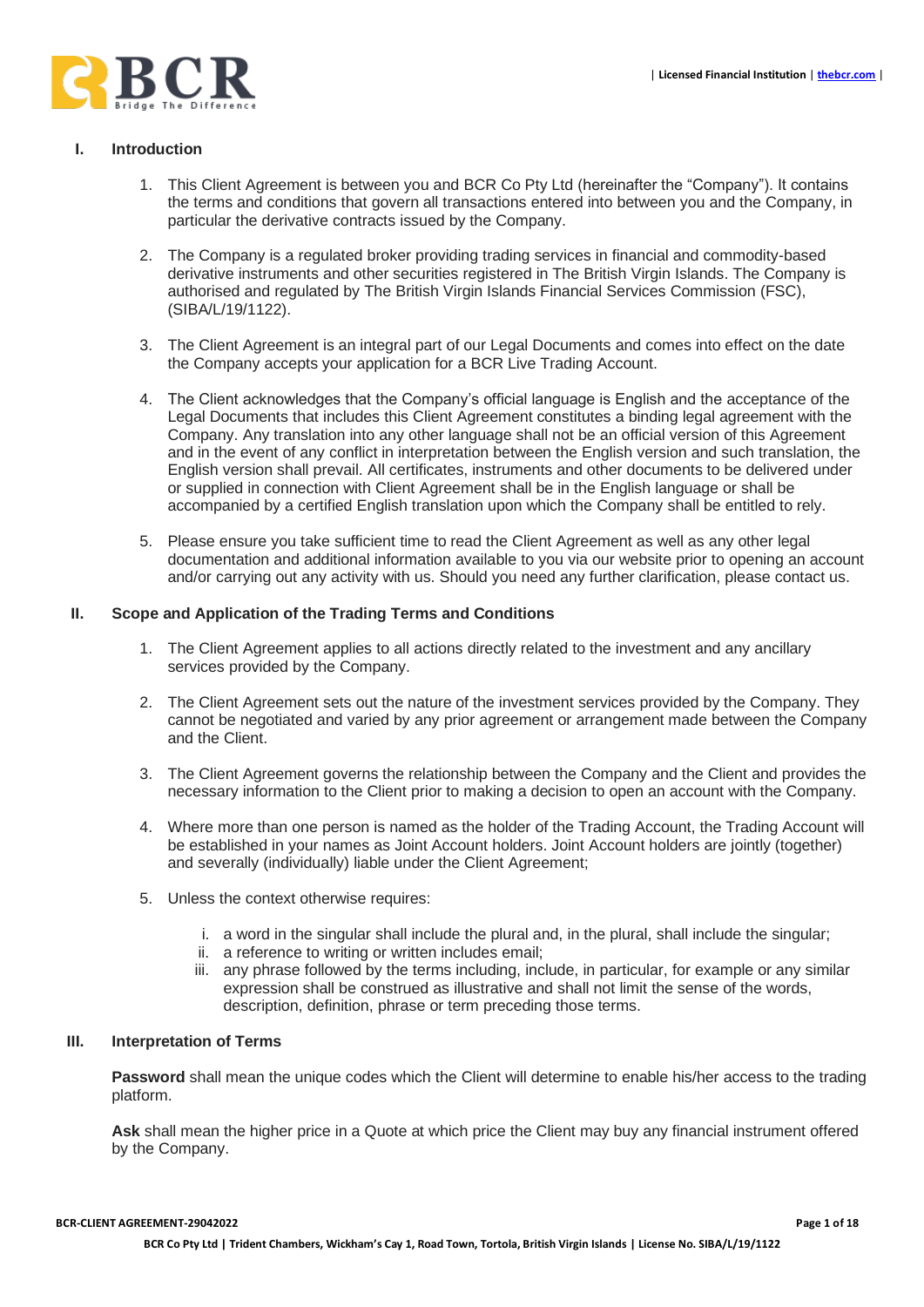

**Authorized Representative** shall mean the legal or natural individual which is authorized by the Client to act on his/her behalf.

**Balance** shall mean the total financial result of all Completed Transactions and any deposits/withdrawals on the Trading Account.

**Base Currency** shall mean the first currency represented in the Currency Pair against which the Client buys or sells the Quote Currency, e.g. for the EURUSD currency pair the Base Currency is the Euro.

**Bid** shall mean the lower price in a Quote at which price the Client may sell any financial instrument offered by the Company.

**Business Day** shall mean every weekday, excluding Saturdays and Sundays, and any other British Virgin Islands or international bank holidays to be publicized on the Company's Website.

**Client(s)** shall mean the natural or legal person(s) to whom the Company provides its services.

**Client Agreement** shall mean the agreement between the Client and the Company as to the dealing in financial product(s) and ancillary services provided by the Company. The document of the Client Agreement can be found in the Company's official website and needs to be read and accepted by the Client prior to the entering of the agreement.

**Client/Trading Account** shall mean the personalized account of the Client that will include all Completed Transactions, Open Positions and Orders in the Company's Online Trading System and the Client's balance and deposit/withdrawal transactions.

**Client Terminal** shall mean the MetaTrader program version 4, or an updated version, in addition to any trading platform facilitations to web and mobile traders, which are used by the Client in order to obtain information on underlying markets in real-time, to make technical analysis of the markets, make Transactions, place / delete / modify Orders, as well as to receive notices from the Company and keep record of Transactions.

**Closed Position** shall mean the opposite of an Open Position.

**Company Online Trading System** shall mean the Software used by the Company which includes the aggregate of its computer devices, software, databases, telecommunication hardware, a trading platform, all programs and technical facilities providing real-time Quotes, making it possible for the Client to obtain information of Underlying Markets in real time, make technical analysis on the markets, enter into Transactions, place / delete / modify Orders, receive notices from the Company and keep record of Transactions and calculating all mutual obligations between the Client and the Company. The Company Online Trading System consists of the Server and the Client Terminal.

**Completed Transaction** shall mean two counter deals of the same size, an opening and a closing position.

**Contract Specifications** shall mean the principal trading terms for each type of financial instrument and/or type of Client Account as determined by the Company from time to time in its discretion (e.g. these may include margin requirements, spreads, swaps, lot sizes, minimum level for placing orders, financing charges, Company charges, minimum deposit requirements for different types of Client Accounts etc.). The Contract Specifications can be found on the trading platform and website.

**Currency of the Client Account** shall mean the currency that the Client Account is denominated in.

**Currency Pair** shall mean the object or Underlying Asset of a currency transaction based on the change in the value of one currency against the other. A Currency Pair consists of two currencies (the Quote Currency and the Base Currency) and shows how much of the Quote currency is needed to purchase one unit of the Base Currency.

**Equity** shall mean the Balance plus or minus any floating profit or loss derived from an Open Position and shall be calculated as: Equity = Balance + Floating Profit - Floating Loss.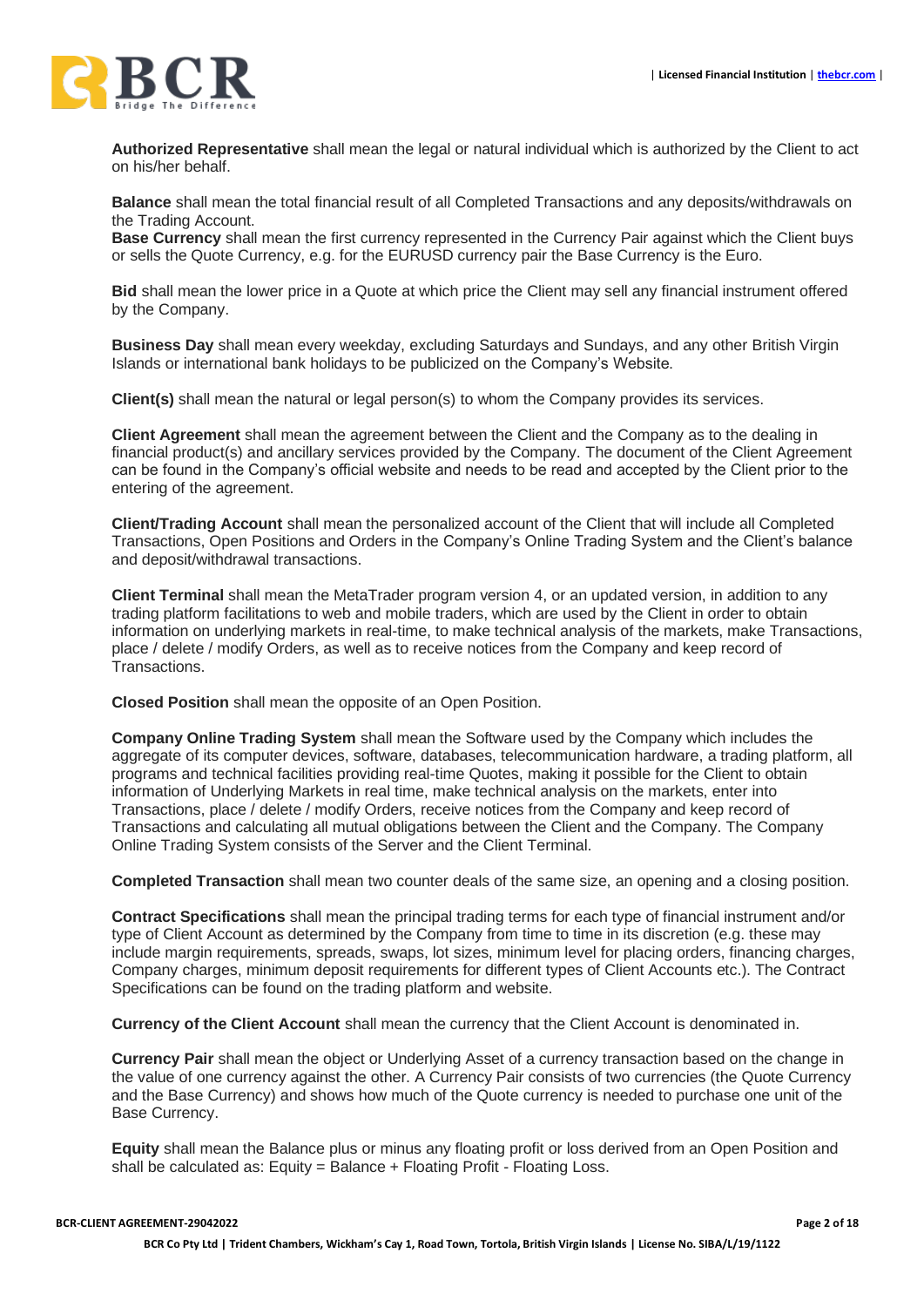

**Floating Profit/Loss** shall mean current profit/loss on Open Positions calculated at the current Quotes (added any commissions or fees if applicable).

**Free Margin** shall mean funds that are available for opening a position. It is calculated as Equity less Margin.

**Indicative Quote** shall mean a Quote at which the Company has the right not to accept any Instructions or execute any Orders.

**Introducing Broker** shall mean a third party who introduces prospective Clients to the Company.

**Initial Margin** shall mean the necessary margin required by the Company so as to open a position for each type of financial instrument.

**Legal Documents** shall mean the following documents: the Account Opening Terms and Conditions, Complaints Handling Policy, Contract Specifications, Order Execution Policy, Prevention of Money Laundering & Terror Financing Manual, Privacy Policy, and Risk Disclosure Policy as amended from time to time, in addition to any information contained within the Company's website, including but not limited to the information contained within the About Us section.

**Lot** shall mean a unit measuring the transaction amount specified for each financial instrument. In foreign currency, 1 lot equals 100,000 units of the base currency.

**Margin** shall mean the necessary funds so as to open or maintain open positions.

**Margin Call** shall mean the situation when the Company informs the Client to deposit additional funds when the Client does not have enough margin to open or maintain positions.

**Margin Level** shall mean the percentage of equity to the required margin ratio. It is calculated as: Margin Level =  $(Equity/Required Margin) \times 100$ .

**Open Position** shall mean any position which has not been closed and which is not completed.

**Order** shall mean an instruction from the Client to the Company to open or close a position when the price reaches the predefined order level.

**Palpable Error** means a Transaction that contains or is based on any error that the Company reasonably believes to be obvious or palpable.

**Parties** shall mean the parties to the Client Agreement – the Company and the Client.

**Quote** shall mean the information of the current price for a financial instrument, in the form of the bid and ask prices.

**Quote Currency** shall mean the second currency represented in the currency pair which can be bought or sold by the Client for the base currency, e.g., for the EURUSD currency pair, the quote currency is the US Dollar.

**Required Margin** shall mean the necessary margin required by the Company so as to maintain open positions.

**FSC** means British Virgin Islands Financial Services Commission.

**Slippage** shall mean the difference between the expected price of a transaction and the price the transaction is actually executed at. Slippage often occurs during periods of high volatility (for example due market news announcements) making an order at a specified price impossible to execute when market orders are used due to lack of liquidity and also when orders of large volume are executed.

**Spread** shall mean the difference between Ask and Bid of an Underlying Asset in a BCR product at that same moment.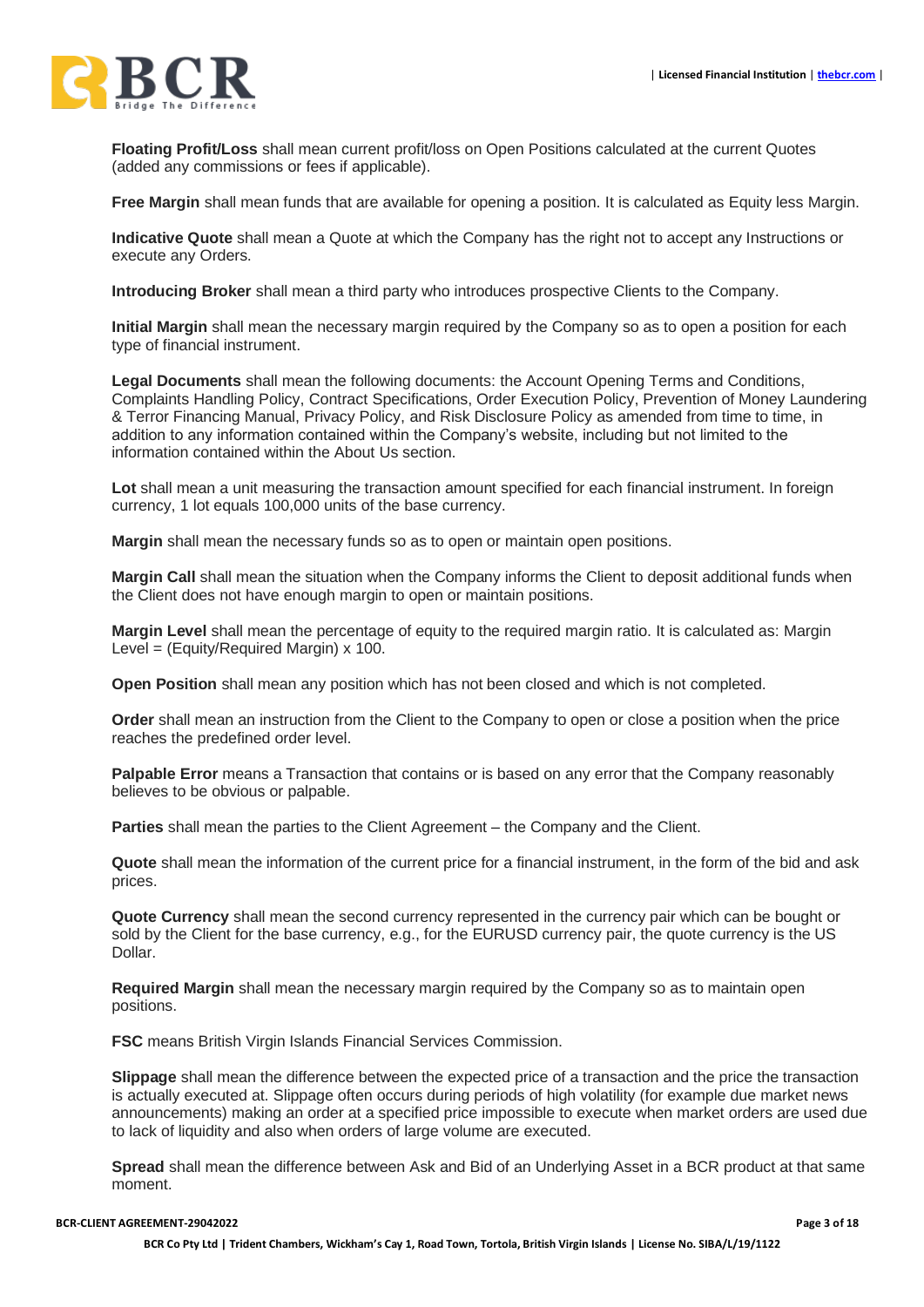

**Swap or Rollover** shall mean the interest added or deducted for holding a position open overnight.

**Transaction** shall mean any type of transaction transmitted for execution on behalf of the Client or entered into with the Client or executed on behalf of the Client under the Client Agreement. **Transaction Size** shall mean the lot size multiplied by the number of lots.

**Website** shall mean the Company's website at www.thebcr.com or such other website as the Company may maintain from time to time.

**Underlying Instrument** shall mean the underlying instrument (including asset, exchange rate, index or commodity) to which the BCR product relates.

### **IV. Electronic Trading**

- 1. Upon commencement of the Client Agreement, the Client shall download and install the Company's trading platform software, which is available on the website of the Company and updated from time to time. The Client will receive the password which will enable the Client to log in and enter into transactions with the Company.
- 2. The Client is responsible for any instructions/transactions received/entered through the trading platform, either from the Client directly or through an authorized representative.
- 3. The Client acknowledges that the Company has the right to restrict, modify or even terminate the access of the Client to the trading platform if it's deemed necessary. This measure is in force to ensure the unobstructed function of the electronic systems for trading and the protection of the interests of both the Client and Company.
- 4. The Client's password, transaction activities and all other related information must remain confidential at all times and the Company does not bear any responsibility for any financial loss that might arise should the Client disclose his/her password to an unauthorized third party.
- 5. The Client shall inform the Company immediately in the case where his/her passwords have been used by another party without his/her consent.
- 6. In cases where there is a disruption in the electronic trading and the Client is not able to access the trading platform (internet, electricity or platform caused delay) to enter into any type of transaction, he/she must contact the Company either via telephone or email and place a verbal instruction. The Client understands that if the instructions are not clear or his/her identity cannot be verified, the Company reserves the right to decline the verbal instruction at hand. In addition, the Client must acknowledge that in circumstances of large transaction flow (important market news announcement), there might be some delay.
- 7. The Company shall be responsible for maintaining and updating its electronic systems at all times and therefore the Client must accept the need for periodic maintenance to ensure the effective operation of the trading platform and that the Company does not bear any responsibility for any loss incurred during maintenance.
- 8. The Company shall not be accountable for any loss or damages that might incur to the equipment or software due to viruses, malfunctions or defects of its electronic systems.

#### **V. Risk Acknowledgement**

1. Any financial instrument which is a leveraged product such as derivatives based on Forex, precious metals, futures, shares or any other commodities bears significant risk and the Client may lose some or all invested capital. The Client understands that when trading derivatives, he/she is trading on the outcome of the price of an underlying asset and that trading does not occur in a Regulated Market but over the counter (OTC). Consequently, the Client acknowledges the risks involved in the transactions of such instruments. Please read our Risk Disclosure Policy for more information.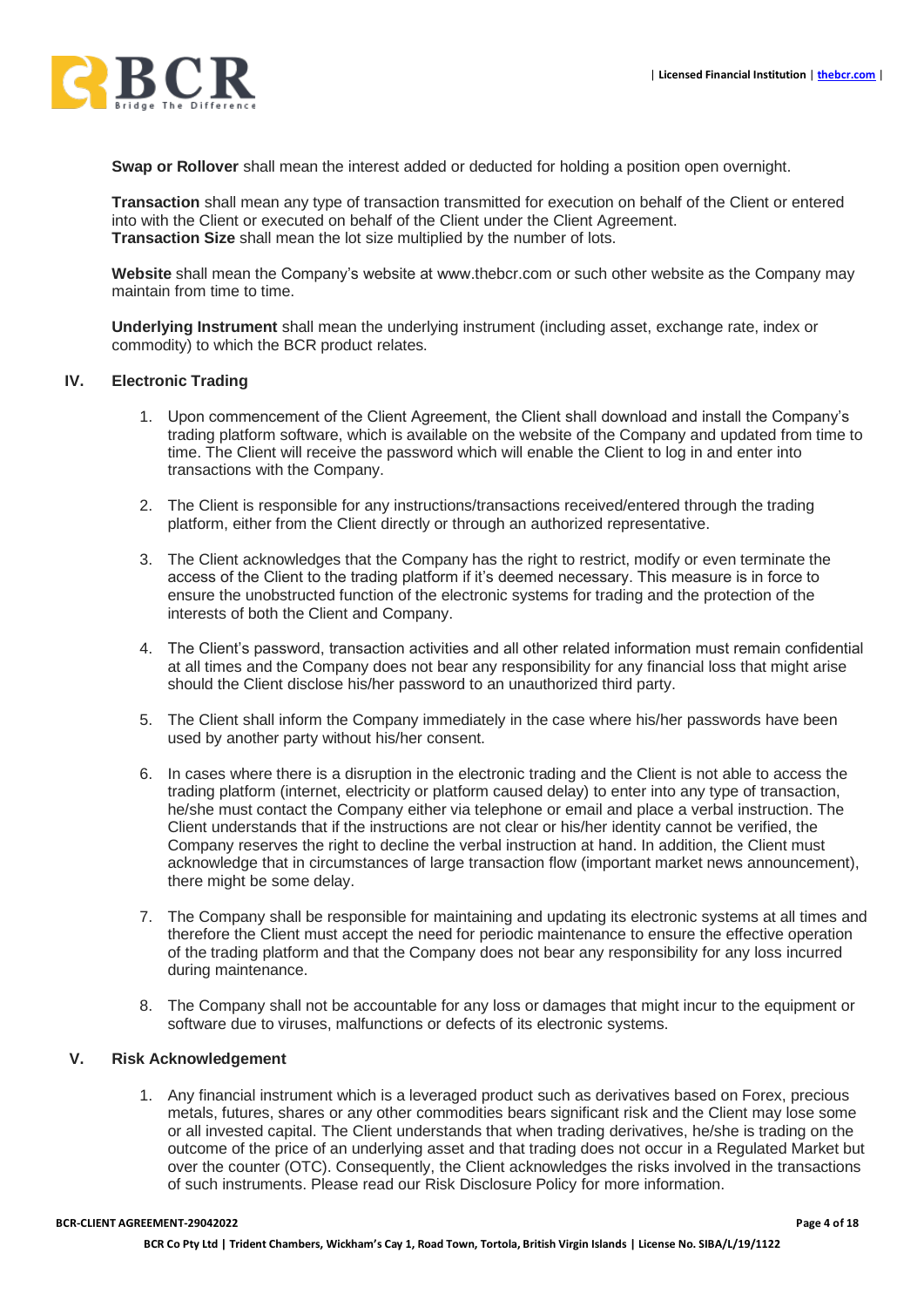

- 2. The Client understands and accepts that the value of any investment in any type of financial instrument may change upwards or downwards or may result in no value.
- 3. The Client acknowledges and accepts that they have read and understood all the risks as contained in the Risk Disclosure Policy which is a necessary document of the registration process.
- 4. Before deciding to participate in such Over the Counter (OTC) transactions, you should carefully consider your investment objectives, level of experience and risk appetite. We retain the right to make an assessment whether it is appropriate for you, and where we deem necessary to warn you if, based on the information you provide to us, it is not appropriate. Most importantly, do not invest money you cannot afford to lose. There is considerable exposure to risk in OTC transactions including, but not limited to, leverage, creditworthiness, limited regulatory protection and market volatility that may substantially affect the price, or liquidity of the relevant financial instrument. BCR seeks to provide clients with the best execution available.

# **VI. Client Account Opening Procedure**

- 1. After each prospective Client fills in and submits an Application Form, together with all the required documentation requested by the Company, the Company will perform all internal controls (e.g., antimoney laundering checks) and will send to the prospective Client a notice informing him/her whether or not he/she has been accepted as the Company's Client.
- 2. You agree to provide true, current, and complete information about yourself during the registration process. If you are an authorized representative of a company, you declare that you have the authority to bind the company to this Agreement. We are required by law to obtain, verify, and record information identifying each person who opens an account. Hence, when you open an account, we ask that you provide certain documentation to identify yourself and to verify the information you have submitted to us upon registration. Such documentation includes but it is not limited to an identification card or a passport, a utility bill, a bank statement, or any document proving your identity issued by a governmental body. We reserve the right to refuse or reject a registration at our own discretion or based on regulatory restrictions imposed on us.
- 3. The Client Agreement will take effect and begin on the date on which the Client receives notification from the Company that he/she has been accepted as the Company's Client and that a Client Account has been created.
- 4. The Company is not required to accept any person as its Client until all necessary documentation has been received correctly and entirely completed by such person, and all internal Company controls have been completed to the Company's agreement.
- 5. The Client accepts that the Company will rely on the accuracy, completeness and correctness of the information provided by the Client in his/her Application Form and the Client has the responsibility to immediately notify the Company in the event of information modifications at any time thereafter.
- 6. In the event that the Client is accepted by the Company as its Client, the Company will create a Client Account which will be activated upon the Client depositing the minimum initial deposit as determined by the Company.

#### **VII. Services**

- 1. Subject to the Client's obligations under the Legal Documents being fulfilled, the Company may, at its discretion, offer the following investment and dealing services to the Client:
	- i. Reception and transmission of Orders of the Client in any type of financial instrument offered by the Company;
	- ii. Execution of Orders on behalf of the Client in any type of financial instrument offered by the Company.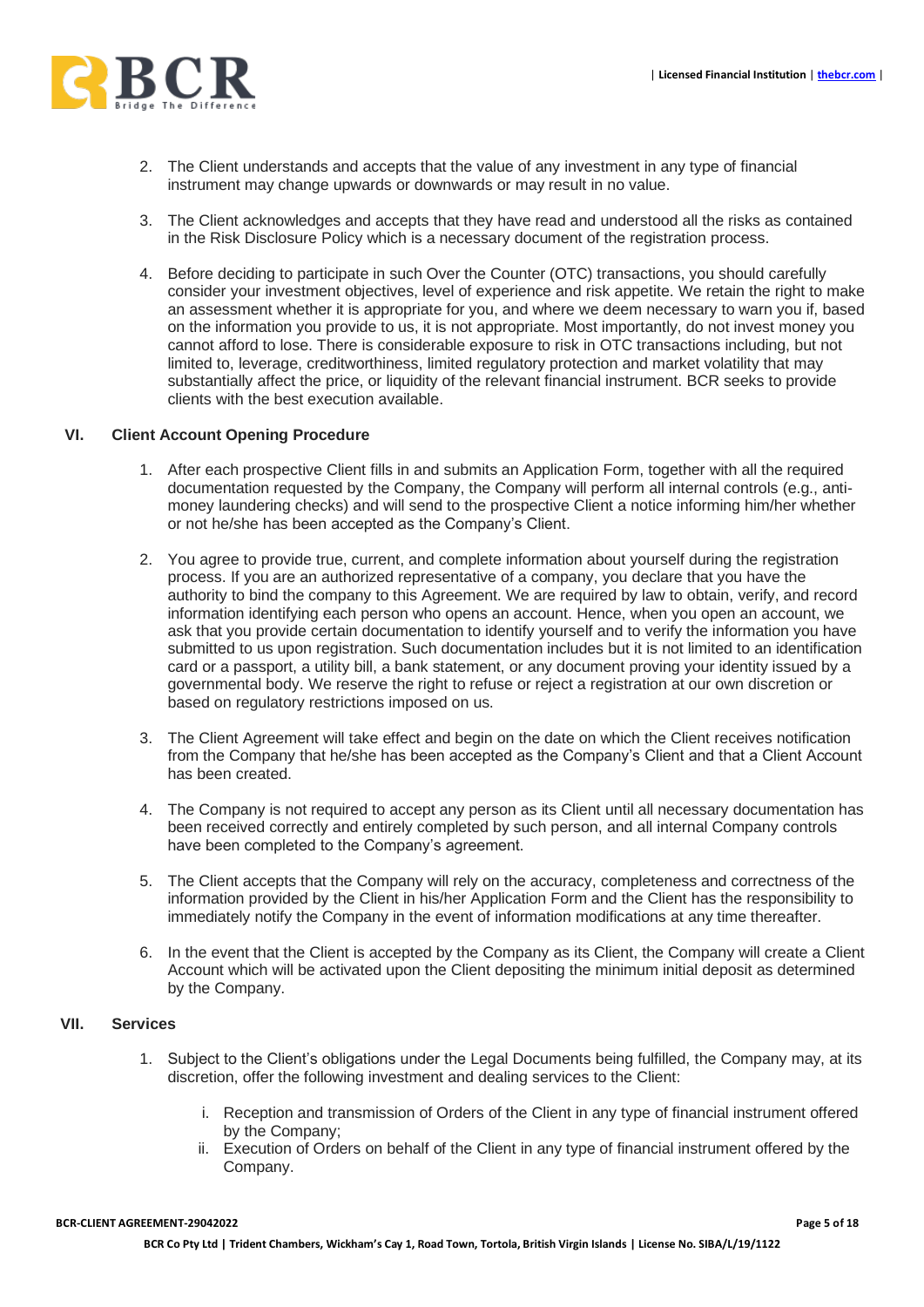

- 2. Subject to the Client's obligations under the Legal Documents being fulfilled, the Company may, at its discretion, offer the following ancillary services to the Client:
	- i. Safekeeping and administration of investment products for the account of Clients, including custodianship and related services such as cash/collateral management;
	- ii. Foreign exchange services where these are connected to the dealing in investment products and services;
	- iii. Investment research and financial analysis or other forms of education and market commentary relating to investment in financial products.
- 3. In regard to the aforementioned investment services provided by the Company, the products relate to the following types:
	- i. Transferable securities;
	- ii. Money-market instruments;
	- iii. Financial contracts for differences;
- 4. The Services provided by the Company under Clause 7.1 may engage in margined transactions or transactions in financial instruments which are traded on exchanges which are not recognized or designated investment exchanges; and/or not traded on any stock or investment exchange.
- 5. The Company has the right, at its discretion, at any time to withdraw the whole or any part of the Services on a temporary or permanent basis and the Client agrees that the Company will have no obligation to inform the Client of the reason.
- 6. The Client acknowledges that the Company shall not provide the service of investment advice or provide suggested courses of trading to the Client.

### **VIII. Trading Hours**

- 1. We supply you with published tradable prices and information via our website and trading platforms. These Services are available to you on a 24-hour mode of operation during international market hours.
- 2. Regular trading hours may change depending on several factors, such as acts of force majeure and extraordinary market conditions affecting the liquidity providers' alignment with the market. You are responsible for looking at the market trading hours on our website, for further details, prior to trading. You will be notified of any holidays observed either through the internal e-mailing system or via other means, such as through our website.
- 3. Special trading hours set out the period where financial product trading may be affected in a specific market due to Public Holidays.
- 4. Market hours and holidays are subject to change. Please be advised that in the event of decreased liquidity in the market, BCR may switch trading to "Close Only" or close all trading.

## **IX. Charges and Other Costs**

- 1. The provision of Services is subject to the payment of costs, fees, commissions and charges to the Company, which are set out in the Contract Specifications, Legal Documents or on the Company's website. In addition to costs, other commissions and charges may be due by the Client directly to third parties. The Client is obliged to pay all such costs.
- 2. Certain types of costs may appear as a percentage of the value of the type of the financial instrument. Therefore, the Client has the responsibility to understand how costs are calculated.
- 3. When providing a service to a Client, the Company may pay or receive fees, commissions or other non-monetary benefits from third parties or introducing brokers as far as permitted by the Applicable Regulations. To the extent required by law, the Company will provide information on such benefits to the Client on request.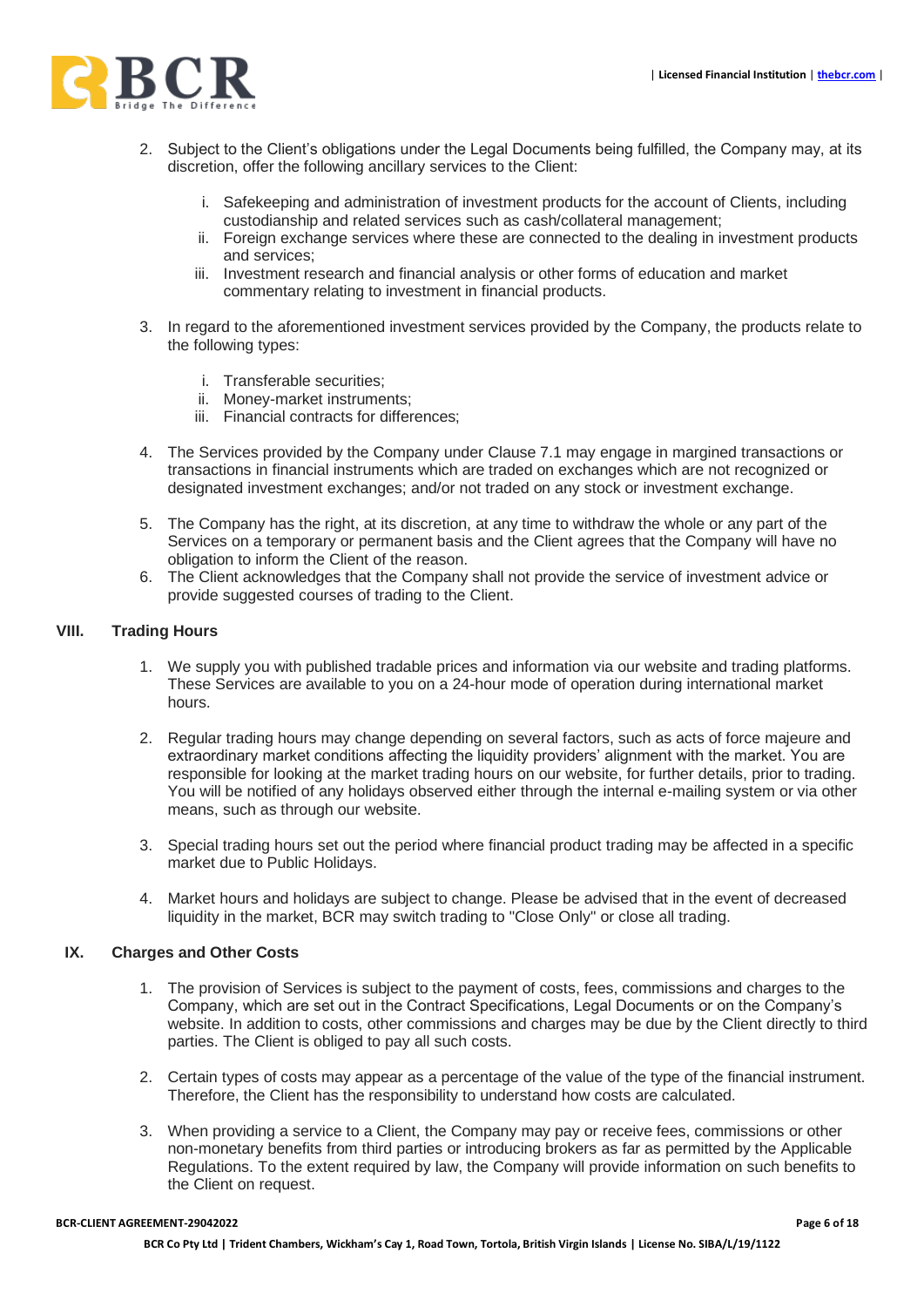

- 4. Details of any tax obligations which the Company is required to pay on the Client's behalf will be stated to the Client. The Client is also accountable for other taxes which are not collected by the Company and the Client should seek independent expert advice if he/she is in any doubt as to whether he/she may incur any further tax liabilities. Tax laws are subject to change from time to time.
- 5. The Client is solely responsible for all filings, tax returns and reports on any transactions which should be made to any relevant authority, whether governmental or otherwise, and for payment of all taxes (including but not limited to any transfer or value added taxes), arising out of or in connection with any Transaction.
- 6. You may be liable to pay taxes arising out of your trading activities, usually related to the profits you made, depending on the local jurisdictions in which you are a tax resident in. We do not collect any taxes on your behalf. Also, we do not provide you with any tax advice and we do not deal with any tax related issues. Please address any tax related concerns to your tax advisor.
- 7. The Company may change its costs periodically. The Company will send a notification to the Client informing him/her of any changes before they come into effect. The Company will provide the Client with at least two business days' notice of such modification except where such modification is based on a change in interest rates or tax treatment or it is otherwise impractical for the Company to do so.
- 8. Overnight financing fees may apply for some types of financial instruments, and trades in these will be subject to 'rolling fees' if kept open overnight. Details on the daily financing fees are available for each financial instrument within each trading platform.

For the Non-Proprietary Platforms (MT4 Platforms), rolling/renewal fees are imposed only to Day Trading Deals which are automatically renewed every night at 22:00 GMT (21:00 GMT US DST). In circumstances a collection of the fee is not viable, the company will inform the client for the uncollected rolling fees via email. If we are unable to collect the rolling fees, we will close some, or all your opened positions after 24 hours.

- 9. All derivative products traded with the Company relate to open-ended margined products that require funding on a daily basis, unless otherwise specified.
- 10. Client accounts in which there have been no transactions for a set period of six (6) consecutive months will be considered dormant. Dormant accounts are charged with a maintenance fee of US\$100 or the full amount of the free balance in the account if the free balance is less than US\$100. There will be no charge if the free balance is zero. Accounts with a zero free balance may also be closed. If an account continues to be considered as "Dormant", the above-mentioned maintenance fee will be performed quarterly (in other words every three (3) months).

## **X. Client Instructions & Orders**

- 1. The Client shall provide instructions to the Company through the trading platform or other electronic means determined in the Client Agreement. Also, the Client accepts that the Company has the right to partially carry out his/her instructions.
- 2. The Client acknowledges that the Company enters into transactions with the Client as the principal counterparty and not as an agent despite the fact that the Company may transmit orders to liquidity providers/brokers for execution.
- 3. The Client shall be able to take new positions or close existing positions through the trading platform of the Company and place orders on any type of financial instrument.
- 4. The Client shall be able to instruct the Company for either an instantly executed order and/or a pending order. A pending order instruction may be one of the following (for further information in regard to the execution of the below mentioned orders, please read the "Order Execution Policy"):
	- i. Buy Limit: Shall be an order to buy any type of financial instrument at a specified price which is lower than the current market price;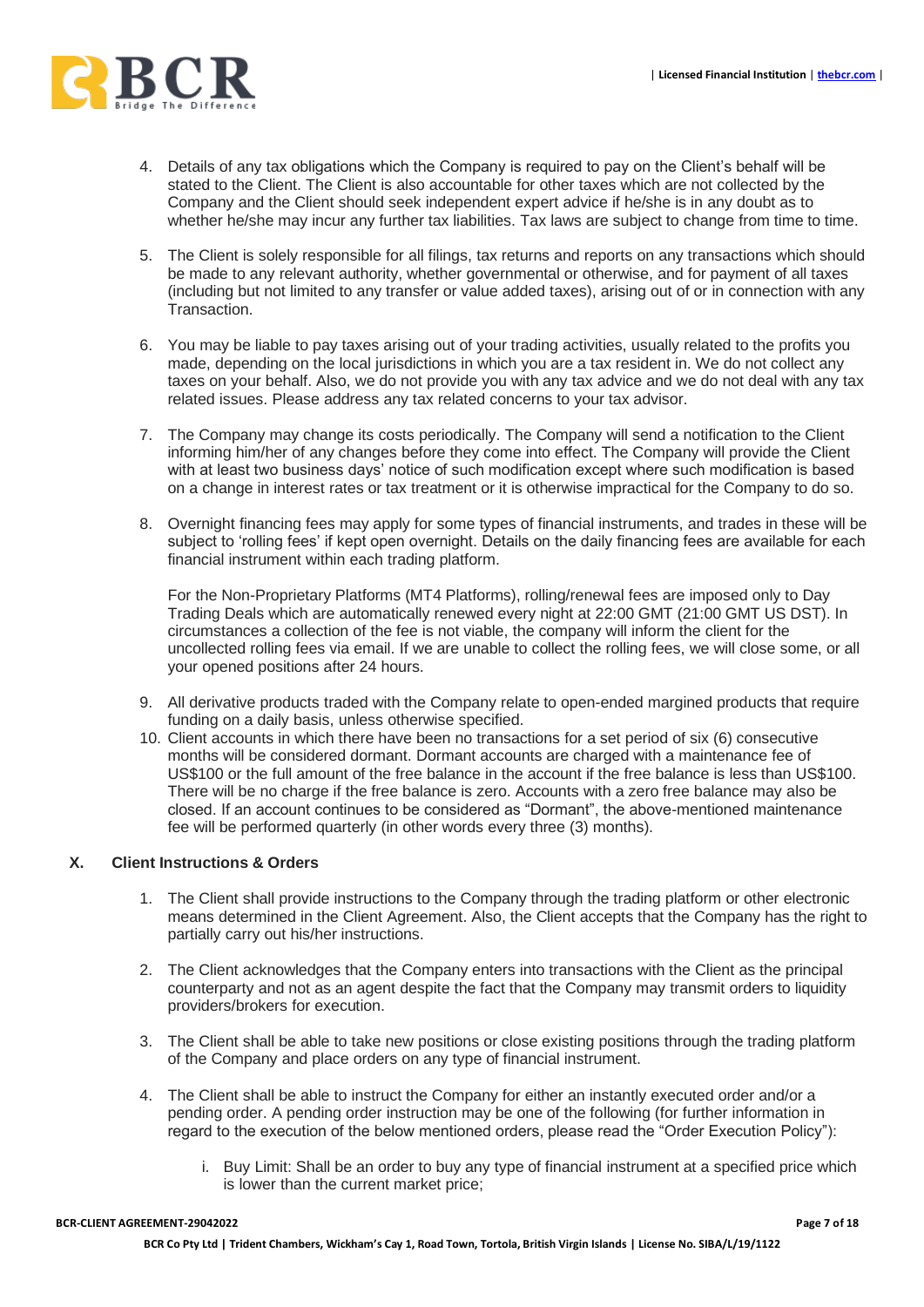

- ii. Sell Limit: Shall be an order to sell any type of financial instrument at a specified price which is higher than the current market price;
- iii. Buy Stop: Shall be an order to buy any type of financial instrument where the price of the order is set above the current market price;
- iv. Sell Stop: Shall be an order to sell any type of financial instrument where the price of the order is set lower than the current market price.
- 5. The Client's orders are executed at the Bid and Ask prices of the available current market prices that the Company offers. For instant execution orders, the Client places his/her order based on the current prices displayed in his/her terminal and the execution process is triggered. The Client acknowledges and accepts that the order price of a market request may change or that the change in the order price may not in fact reflect the change in the current quoted price. This may occur when there is high volatility in the underlying market or low connectivity between the Company server and the Client terminal. Moreover, in the case of any communication and/or technical error that affects the quoted prices, the Company reserves the right not to execute an order.
- 6. The Contract Specifications (incl. rolling/swap fees, spreads, premium etc.) are available on our website, as amended from time to time. You are responsible to ensure that you remain updated with regards to our Contract Specifications, as well as any other information and you shall take all necessary actions to safeguard your interest where you believe you may be affected. You understand that the Contract specifications may be varied. You will continue to be bound by the Agreement in the event of any of these amendments taking place.
- 7. You understand that we may remove any of our products and/or cease providing you with the ability to place an order at any time. Where we have ceased to provide any product and you have a previously open position in that product, it is your responsibility to cancel and/or close such position, otherwise, we will close the position at the last available price for the relevant instrument. You also understand that any open positions with an expiration date will be automatically closed at the indicated expiry time.
- 8. We may, in our sole and absolute discretion, set an Expiry Date and time for a specific Instrument. In the event we set an Expiry Date for a specific Instrument, that date will be displayed on the Trading Platform. It is your responsibility to ensure that you are aware of the Expiry Date and time. If you have not closed any open positions with respect to an Instrument which has an Expiry Date, prior to such Expiry Date, the position shall automatically close upon the Expiry date. The position shall close at a price which will be the last price quoted on the trading platform immediately prior to the applicable Expiry Date and time.
- 9. The Client acknowledges that the Company will keep records of all telephone transactions without any prior written consent in order to ensure that all relevant information being transmitted via telephone is properly recorded. The records kept are the Company's property and may be used by the Company when deemed appropriate as evidence for the Client's transactions.
- 10. In the case of the materialization of a corporate action, the Client accepts that the Company has the right to proceed to alterations to the value and/or size of a transaction. An alteration would be made to maintain the economic equivalent of the rights and obligations of the parties of that transaction prior to a corporate action. The alterations are conclusive and binding and the Client will be properly and promptly informed by the Company.
- 11. The Company reserves the right of partial execution of orders in cases where the volume of the Client's order and/or the market conditions dictate such action. In the case where any underlying asset of a financial instrument is subject to a specific risk resulting in a financial loss, the Company has the right to restrict short selling or even remove the aforementioned financial instrument from the trading platform.
- 12. The Company has the right to change the spreads of financial instruments depending on market conditions and the size of the Client's order. In addition, the Company has the right to alter the level of the swap rate applied to each type of financial instrument at any given time and the Client understands that in such a case, he/she will be informed via the Company's website.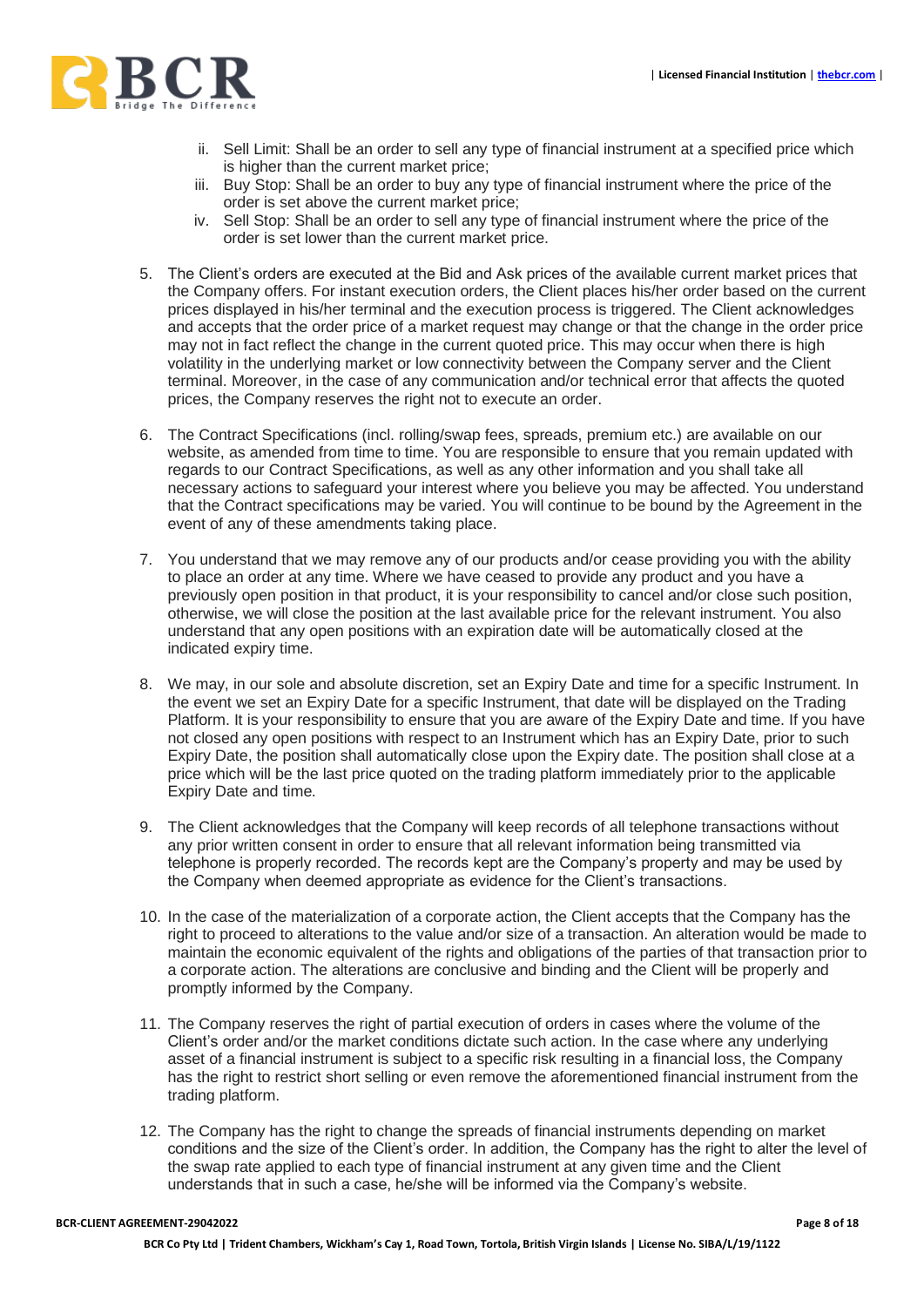

- 13. The size of all orders placed is measured in lots. The Client shall review the Contract Specifications from the trading platform and the Website and be informed regarding the applicable swap rates.
- 14. All determinations and calculations made by the Company under this Client Agreement will be binding on you unless affected by Palpable Error. The Company reserves the right to either void from the outset or amend the terms of a Transaction it deems to be affected by Palpable Error, without your consent. The amended transaction level will be such that the Company reasonably believes would have been fair at the time the Transaction was entered into. The Company will determine a Palpable Error by taking into account any relevant information including, without limitation, the state of the Underlying Market prices at the time of the error or any error in, or lack of clarity of, any information source or pronouncement upon which the Company bases its quoted prices. The Company will not rely on any transaction you have entered into with the Company when deciding whether or not there has been a Palpable Error.
- 15. The Company shall have the right to gradually close the Client's positions starting from the largest losing position, when the margin level of the Client Account is less than 50%. In the case where the margin level is below 50%, the positions in the Client Account will close automatically, starting from the unprofitable ones, at current quoted prices.
- 16. The Client acknowledges that all orders executed by the Company on behalf of the Client are executed outside a regulated market.

### **XI. Unauthorised Activities**

- 1. It is not permitted to use the services of the Company for an activity that is not authorised. In using the services of the Company, you agree and acknowledge that you will not use our products and services for any Unauthorised Activity. Descriptions of unauthorised activities are listed below. (non-exhaustive list).
- 2. 'Unauthorised Activity' means any act, including but not limited to:
	- i. Money Laundering. The concealment of the origins of illegally obtained money, typically by means of money transfers involving foreign banks or legitimate businesses. Evidence that would tend to show the potential of this would include depositing and withdrawing funds without trading, providing false contact information and providing false documentation.
	- ii. Arbitrage. Arbitrage describes any trading result that is the outcome of actions that either eliminate the risk totally or significantly, usually abusing features provided by the Company.
	- iii. Abusing Expert Advisors (EAs): Expert Advisors (experts) are programs in the terminal that have been developed in MetaQuotes Language 4 (MQL4) and used for automation of analytical and trading processes. Where we have reasonable grounds to believe that you have not acted in good faith, including, but not limited to where we determine that you have, willingly or not, abused the Expert Advisors (EAs) on BCR Non-Proprietary Platforms, then we reserve the right to take the appropriate actions as stated herein.
	- iv. Use of Unsuitable Documentation. Documentation is required to be provided by every client proving their identity and permanent residential address. Additionally, verification of a payment method, such as a credit card, may also be required. Unsuitable documentation may include fake, forged or altered documentation, which extends to alterations made physically or with alterations made by a computer to a photograph or scan.
	- v. Hedging in bad faith. Hedging is a strategy used in limiting or offsetting probability of loss from fluctuations in the prices of commodities, currencies, or securities. In effect, hedging in bad faith is the employment of various techniques but, basically taking equal and opposite positions in the same Financial Product or a Financial Product highly correlated at near the same time, indicating no interest in genuine trading. This can happen over a single account or over multiple accounts.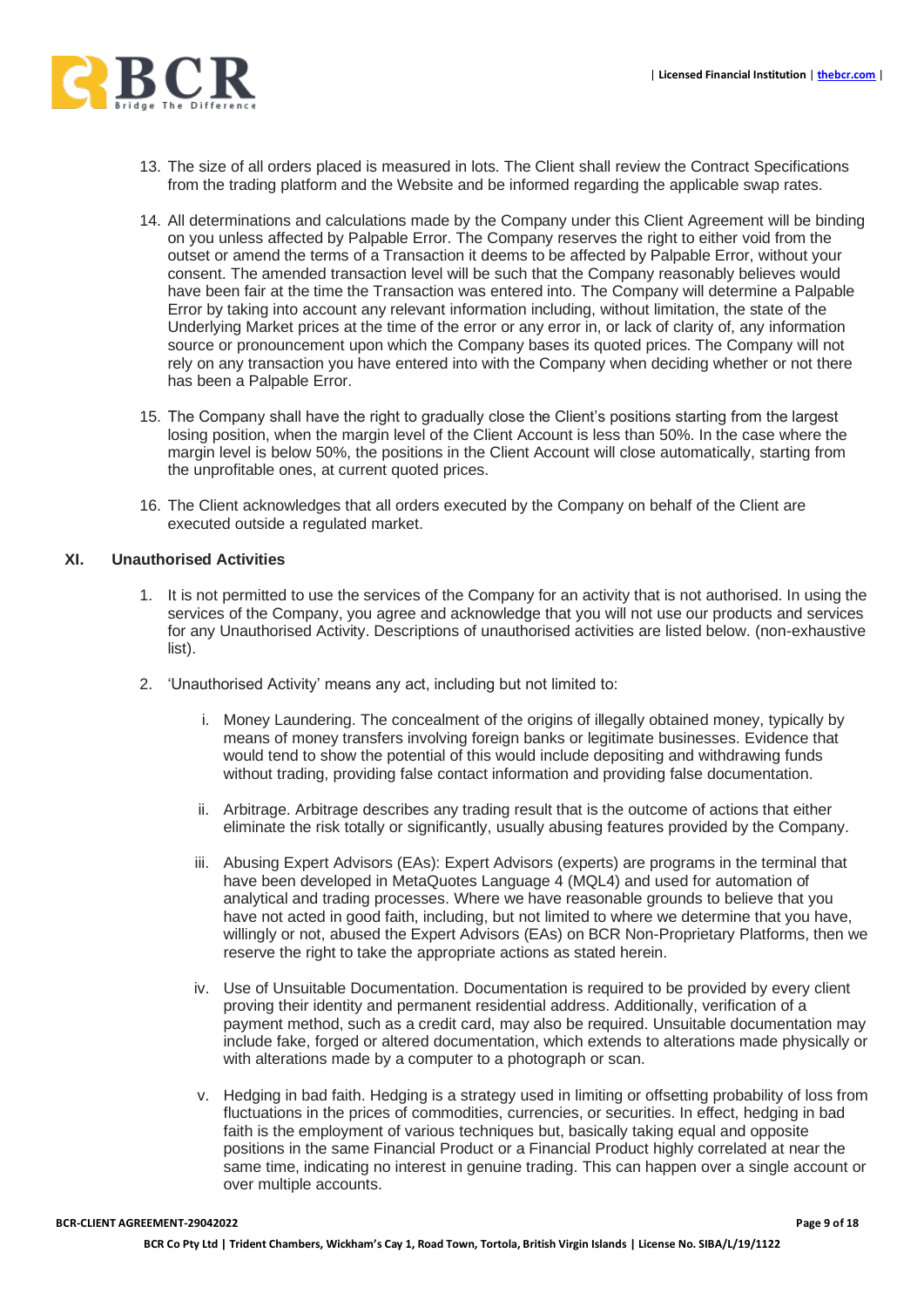

- vi. Use of excessive leverage. Excessive leverage is the opening of a position that requires a margin that is nearly all the free balance. This strategy significantly heightens the danger of the clients' account ending up in a sizeable negative balance.
- vii. Trading on off-market quotes. It is not permitted to conduct an activity involving the purchase of Financial Products of any price other than the market price at that instant.
- viii. Churning. Churning means excessive trading aiming to generate commissions. While there is no quantitative measure for churning, frequent buying and selling of securities that does little to meet the client's investment objectives may be construed as evidence of churning.
- ix. News Gap and Break Gap Trading Abuse. All products observe a break either intraday, daily or weekly. It is the norm that the last price before the break and the first price after the break to be significantly different. This difference, also known as a 'gap', means there is no market (no tradable prices) in that range. A gap can also be the outcome of news release. The Company is proud to offer in its Proprietary Platforms and mobile apps a guaranteed stop loss, take profit, pending order execution and negative balance protection to protect and enhance the trading of its clients. Negative balance protection is offered on all Platforms. Nonetheless, it is prohibited to use these features in bad faith. Examples where these features are used in bad faith are:
	- 1) Positions opened minutes or even seconds before the break or news release, in an attempt to generate profits without the risk of market moves.
	- 2) Positions that are large enough compared to the balance of the account, in an attempt to either generate profits or end up in a negative balance, which the company pays on your behalf.
	- 3) Simultaneous positions in the opposite direction (pending or marker orders), indicating no interest in the market direction.
- x. Multiple Account Operation. Clients may not trade using the accounts of others or allow others to trade using their account. Evidence of this activity includes (i) accounts operating from the same location, (ii) using/indicating the same IP address, (iii) multiple accounts displaying the same deposit and withdrawal patterns, (iv) accounts showing similar or identical trading patterns or (v) accounts sharing the same device. Where this activity is discovered, the Company reserves the right to close the affected accounts and all related open trading positions.
- xi. The Company reserves the right to take the appropriate action where deems necessary in circumstances where the terms and conditions of this agreement have been breached. The consequences of breaching one or more of the conditions, deemed as 'unauthorized activities', include but it is not limited to the suspension or closure of trades, the return of funds, the suspension or closure of your account, changing and/or decreasing the leverage, disable of EAs etc.

## **XII. Marketing & Promotions**

1. The Company runs certain promotions related to its products, from time to time. Each promotion is subject to its unique terms and conditions that you ought to carefully read each time before you participate. If you do not agree with part of the whole of the terms of each Promotion, you are strongly advised not to participate.

## **XIII. Leverage**

1. Leverage is the ratio in respect of transaction size and initial margin i.e. 1:100 ratio means that in order to open a position, the initial margin is one hundred times less than the transaction's size.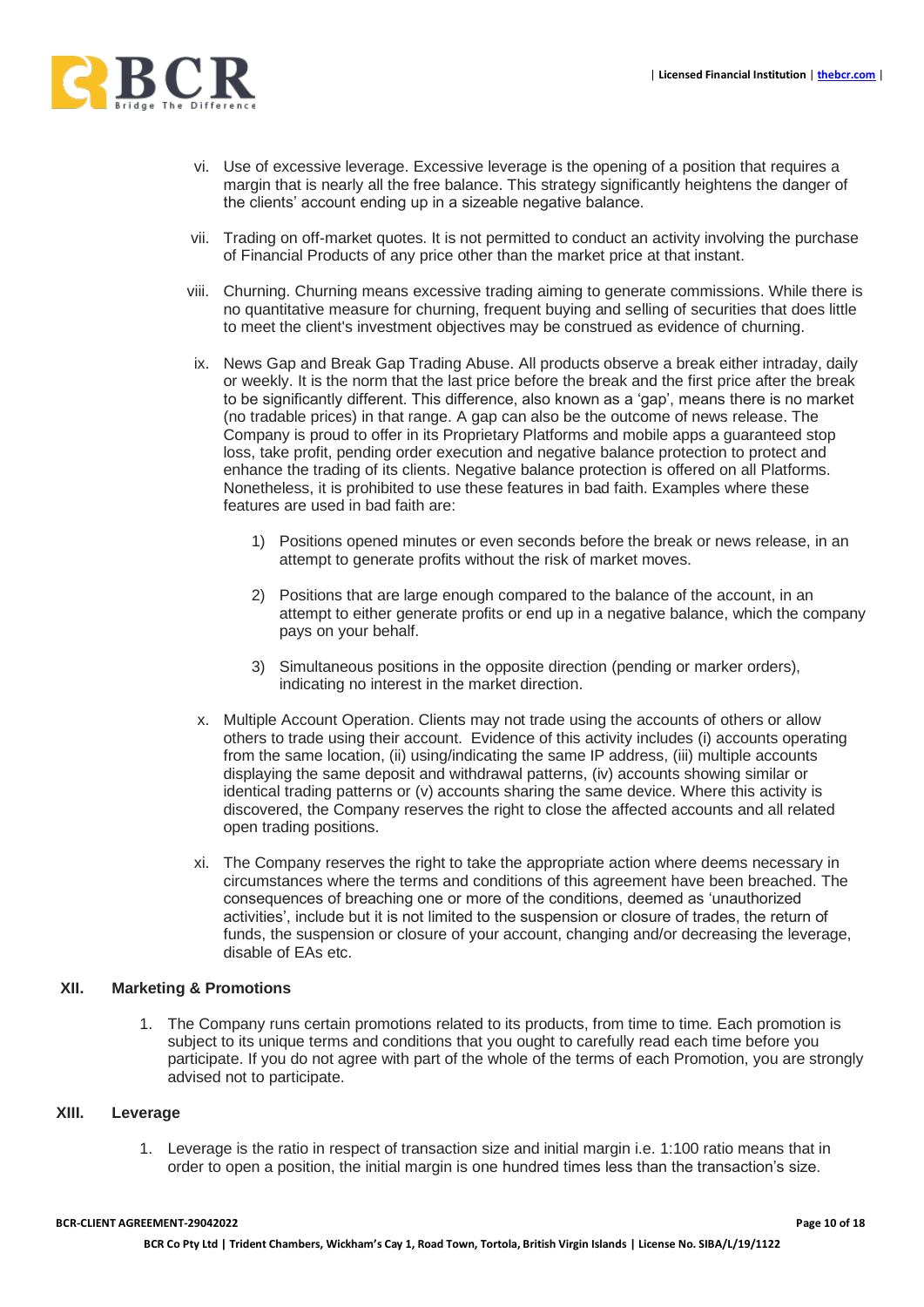

- 2. The leverage policy of the Company is taking into account many factors that affect the leverage that the Company can provide to its retail Clients.
- 3. The maximum default leverage for all Clients is set to 1:200 (default). However, the Client will have the option, if he/she chooses, to change the default to a higher leverage. This is enabled only via a client-directed basis.
- 4. The Company shall ensure that the maximum loss for its Clients at any point in time never exceeds the clients' available funds (negative balance protection), regardless of the level of the leverage provided.
- 5. The maximum leverage provided to the Company's retail clients, depends on the asset class, including, but not limited to, liquidity and trading volumes, volatility and standard deviation, market cap, hedging capabilities, and the general economic climate and geopolitical events. All existing instruments that the Company makes available for trading to its retail clients are very liquid and the maximum leverages provided on these instruments are based among others on the recommendations and availability of our Liquidity Providers that we cooperate with. In addition, internal risk management controls and assessments based on the capital base of the Company are taken into account when determining how much the maximum leverage provided to the retail Clients will be. The Company provides the following maximum levels of leverage to its retail Clients:
	- i. Maximum leverage for forex pairs is … 1:400
	- ii. Maximum leverage for metals is … 1:400
	- iii. Maximum leverage for indices is … 1:200
	- iv. Maximum leverage for shares is … 1:10
	- v. The minimum leverage for all the above financial instruments is set to 1:1

**Note:** Maximum leverage rates are subject to change.

6. The Client has the right to request to change his/her account leverage at any time during his/her relationship with the Company. The Company has the right, at its absolute discretion, to modify at any time Client Account leverage without Client's consent, either permanently or for a limited period of time - for reasons including but not limited to, the Client's deposit amount or exposure on a single instrument - by informing the Client through written notice sent either by regular mail or email.

## **XIV. Refusal to Execute Orders**

- 1. The Client accepts that the Company reserves the right to refuse the provision of any investment and ancillary service, at any time, including but not limited to the execution of instructions for trading any type of financial instrument of the Company, without prior notice to the Client. The circumstances under which the Company shall proceed to the above actions are the following:
	- i. If the Client has insufficient funds in his/her Client Account;
	- ii. If the order affects the orderly function of the market;
	- iii. If the order aims at manipulating the market of the underlying financial instrument;
	- iv. If the order constitutes the exploitation of confidential information;
	- v. If the order affects the orderly operation of the trading platform; and
	- vi. If the order contributes to the legalization of proceeds from illegal actions (money laundering)
- 2. The Client understands that any act of refusal by the Company for the execution of any order will not affect any obligation of the Client towards the Company under the Legal Documents.

## **XV. Client Warranties and Representations**

- 1. You represent and warrant to the Company, and agree that each such representation and warranty is deemed repeated each time you open or close a Transaction by reference to the circumstances prevailing at such time, that:
	- i. Where the Client representative of a financial services firm or any other firm that has control over the investments or dealings in financial products in which its representative deals, you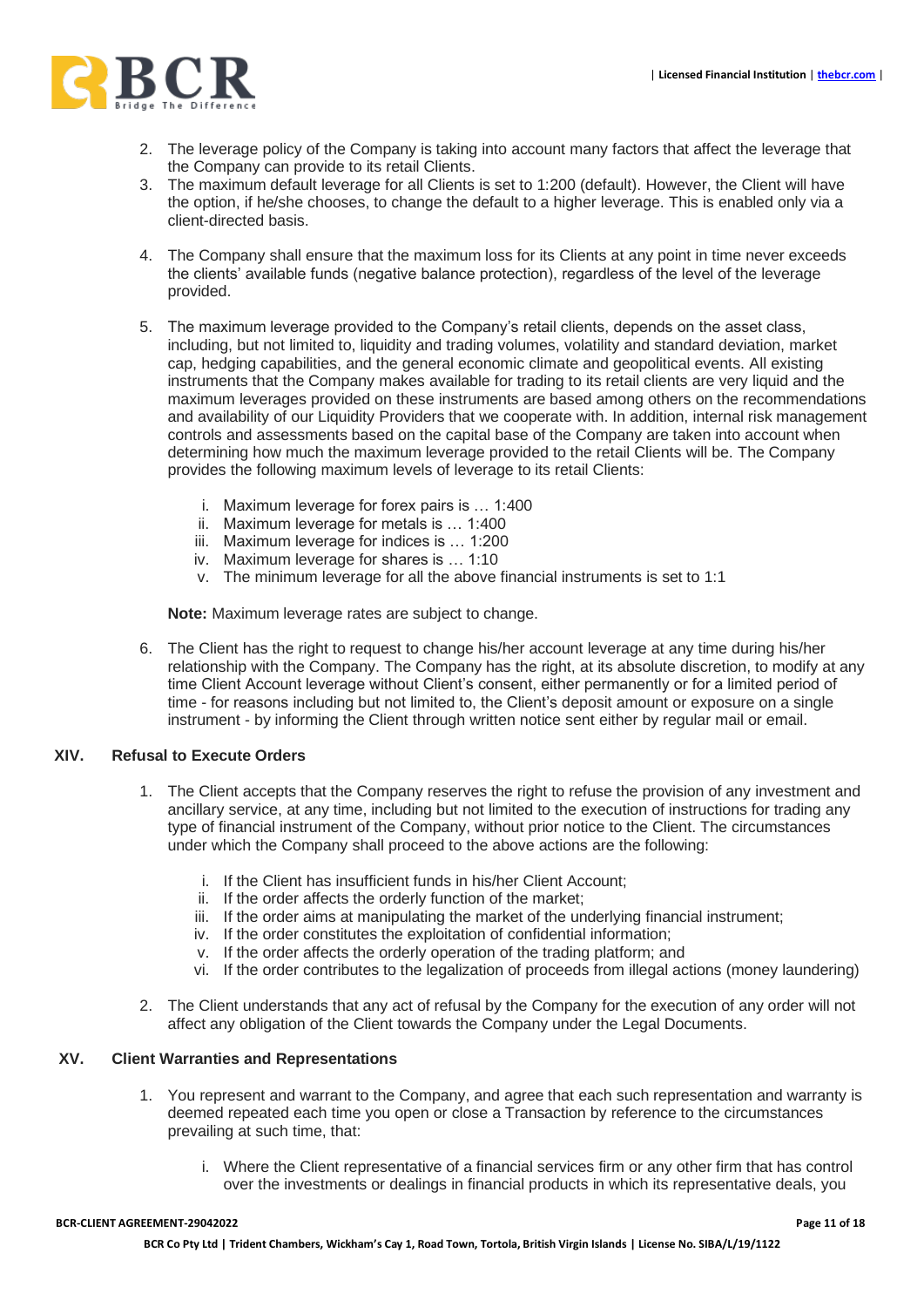

will give notice to the Company prior to any services provided under the Legal Documents of such investments and of any restrictions that apply to such dealings;

- ii. You will use the Client Terminal in good faith, and will not engage in trading style(s) or use an electronic device or software(s) that the Company deems to be, including, but not limited to, latency arbitrage, the act of inundating the trading servers of the Company with an excessive amount of pending orders, excessive logins, and that otherwise takes unfair advantage of the way in which the Company constructs, provides or conveys its bid or offer prices. Any executed, or outstanding order(s) that is deemed by the Company to not subject you to any downside market risk will be deemed a breach of this warranty;
- iii. You will not use our bid and offer prices to your own internal business and investment purposes and you agree not to redistribute our bid and offer prices to any other person whether such redistribution be for commercial or other purposes.
- 2. If the Company has reasonable grounds for suspecting that you have breached a representation or warranty given under this Agreement, including but not limited to the warranties given in Clause 12.1, the Company may:
	- i. withhold any funds suspected to have been derived from the breach, or suspected breach;
	- ii. close any executed order(s) that you may have open at the time;
	- iii. cancel any transaction order/offer you may have outstanding at the time;
	- iv. refuse to accept transaction order(s).

## **XVI. Handling of Clients Funds**

- 1. The Company, when holding Client's funds, shall take every possible action to ensure that the Client's funds are safeguarded. Such funds will be held in designated bank account for the Client.
- 2. The Company shall keep separate accounting records of the Client's and its own funds and shall be able to promptly distinguish funds held for different Clients of the Company.
- 3. The Client accepts to clearly denote all the required information on any payment document (funds deposit/withdrawal/transfer) to comply with the international regulations against fraud and money laundering. The Company shall not accept any payment made by a third-party on behalf of the Client.
- 4. Any amount of funds transferred by the Client from his/her bank account will be deposited to his/her Client Account at the value date of the payment receipt and the amount will be net of any charges from the Client's bank.
- 5. The Company reserves the right to refuse a transfer of funds on behalf of the Client:
	- i. If the Company has reasonable suspicion that the person transferring the funds is not duly authorized;
	- ii. If the funds are not directly transferred from the Client and a third party is involved;
	- iii. If the transfer is in violation of The British Virgin Islands Law and Regulations.
- 6. In any of the cases mentioned in paragraph 13.5, the Company shall return any received funds to the sender with the same method that they were received, and the Client will be charged with the relevant fees of the bank.
- 7. The Client shall be entitled to withdraw from his/her Client Account any funds that are not used to cover margins and other obligations.
- 8. The Client authorizes the Company, by accepting the Client Agreement and the Legal Documents, to perform deposits and withdrawals from the Client's bank account on his/her behalf and any other transactions for the payment of all amounts due by the Client.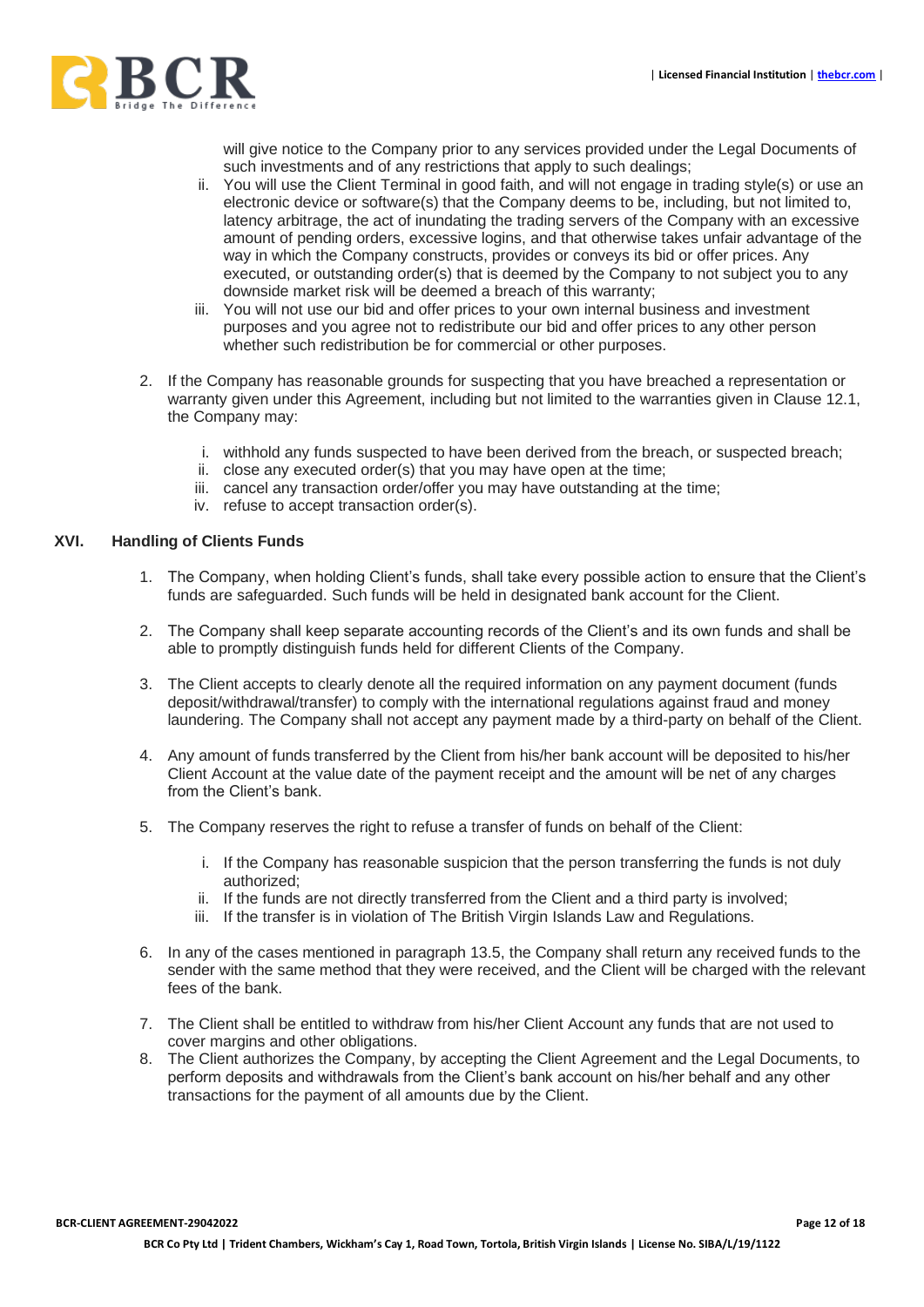

## **XVII. Personal Data and Confidentiality**

- 1. The Company may collect Client information directly from the Client (from the completed application form or otherwise) or from other persons including, for example, credit reference agencies, fraud prevention agencies and the providers of public registers.
- 2. The Company will use, store, process and handle personal information provided by the Client (in case of a natural person) in connection with the provision of the services of the Company and in accordance with the Privacy Policy.
- 3. The Company may disclose your personal information to related entities or business partners to enable them to tell you about a product or service or in connection with any assignment, transfer or novation performed by the Company.
- 4. The Company will treat any Client information it holds as confidential, and this information will be used solely in connection with the provision of the services of the Company. Information already made public, or previously held by the Company without the obligation of confidentiality, will not be regarded as such.
- 5. The Company may disclose Client information including recordings and documents of a private nature in the following circumstances:
	- i. where required by the governing law or a competent Court;
	- ii. where requested by the FSC or any other regulatory authority that has control or jurisdiction over the Company or the Client or their associates or in whose jurisdiction the Company has Clients;
	- iii. where required by relevant authorities to investigate or prevent fraud, money laundering or any other illegal activity;
	- iv. where necessary in order for the Company to defend or exercise its legal rights;
	- v. to the Company's professional advisors provided that in each case the relevant party shall be duly informed about the confidential nature of such information and commit to the confidentiality herein obligations as well;
	- vi. to credit reference and fraud prevention agencies and other financial institutions for credit checking, fraud prevention, anti-money laundering purposes, identification or due diligence of the Client;
	- vii. at the Client's request or with the Client's consent.
- 6. Telephone conversations between the Client and the Company may be recorded and recordings will be the sole property of the Company. The Client accepts such recordings as conclusive evidence of the Orders/Instructions/Requests or conversations so recorded.
- 7. The Client accepts that the Company may, from time to time, make direct contact with the Client by telephone, fax, or otherwise.
- 8. Under applicable regulations, the Company will keep records containing Client personal data, trading information, account opening documents, communications and anything else which relates to the Client, for at least seven years after termination of the Client Agreement.

## **XVIII. Non-Exclusive License to Use the Platform**

1. We only grant you with a non-exclusive and non-transferable license to access and use our proprietary platforms or third-party platforms that we manage and to benefit from our products and services. You shall not attempt to access or use our website, any platform or applications (i.e. the "System") that we own or we manage, for any purpose that is not expressly authorised by this Agreement, including but not limited to the following actions: copy, merge or transfer copies, lease, sublicense, distribute, transfer, adapt, upgrade, modify, translate or timeshare, reverse engineer, disassemble, decompile, alter or amend our Intellectual Property, in whole or part; make variations, enhancements or improvements to the System; alter or amend any or all of the content of our on-line accounts or third party accounts that we manage (or any part thereof); use the System (or any part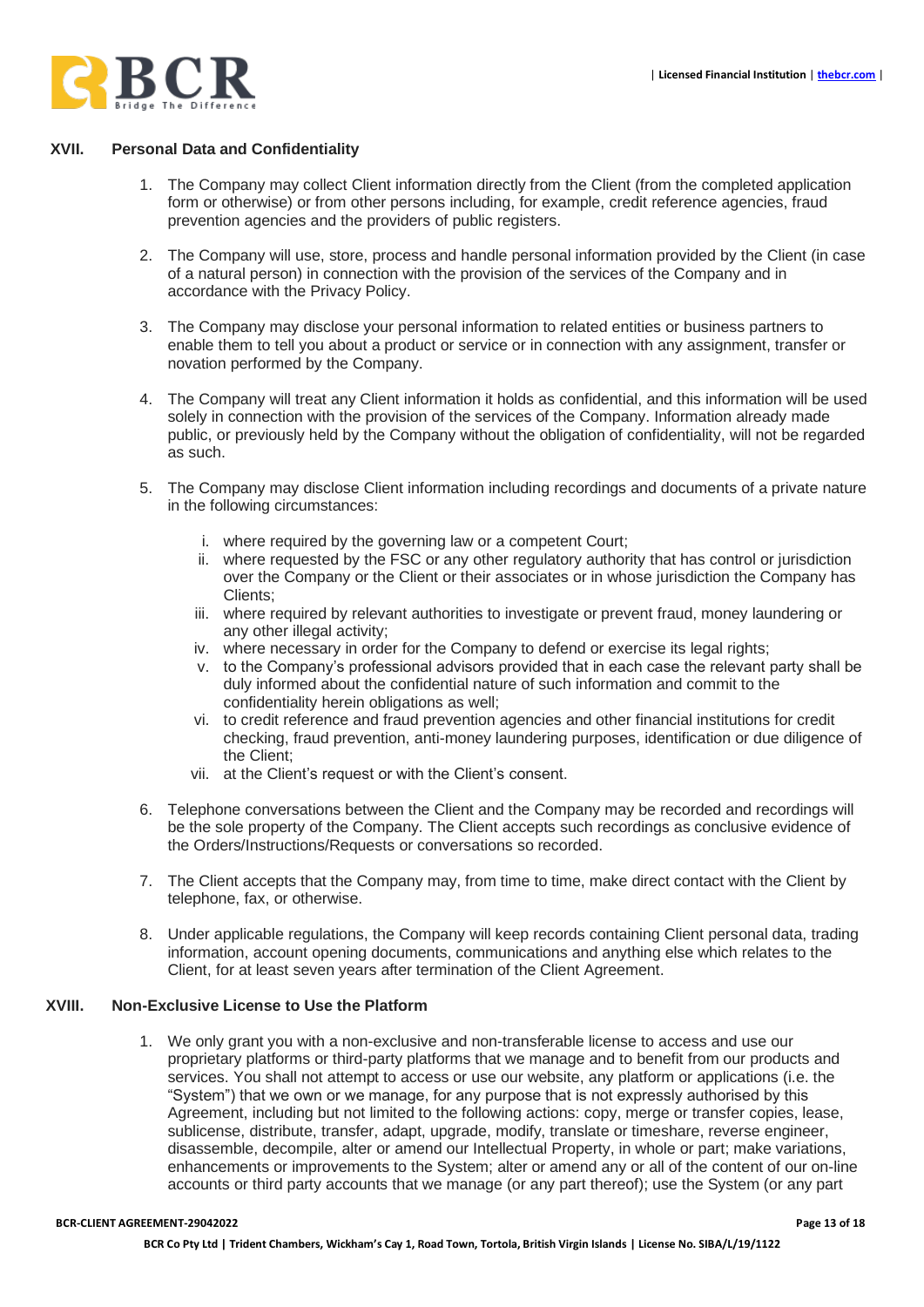

thereof) to store or otherwise archive in any form, any pricing data or other data provided via the System, for any purpose, without our prior consent.

2. The non-proprietary platforms are the owned by third parties. Separate terms and conditions of access and use may apply. Please visit http://www.metatrader4.com for details.

### **XIX. Amendment and Termination of the Client Agreement**

- 1. Unless provided differently elsewhere in these Terms and Conditions, the Company shall have the right to modify the terms of the Client Agreement or the Terms and Conditions at any time by giving the Client at least three calendar days written notice prior to such modifications. Any such amendments will become effective on the date specified in the notice. The Client acknowledges that a variation which is made to reflect a change of law or regulation may, if necessary, take effect immediately.
- 2. The Client and the Company shall each have the right to terminate the Client Agreement by giving at least three calendar days written notice to the other Party.
- 3. Termination by any Party will not affect any obligation which has already been incurred by either Party in respect of any open position or any legal rights or obligations which may already have arisen under the Legal Documents, or any transactions and deposit/withdrawal operations made thereunder.
- 4. Upon termination of the Client Agreement, all amounts payable by the Client to the Company will become immediately due and payable including (and not limited to):
	- i. All outstanding costs, fees and any other amounts payable to the Company;
	- ii. The necessary funds to close open positions in the Client Account;
	- iii. Any dealing expenses incurred by terminating the Client Agreement and charges incurred for transferring the Client's investments to another investment firm;
	- iv. Any losses and expenses realized in closing out any transactions or settling or concluding outstanding obligations incurred by the Company on the Client's behalf;
	- v. Any charges and additional expenses incurred or to be incurred by the Company as a result of the termination of the Client Agreement;
	- vi. Any damages which arose during the arrangement or settlement of pending obligations;
	- vii. Transfer fees for Client funds;
	- viii. Any other pending obligations of the Client under the Client Agreement.
- 5. Upon termination, the Company reserves the right to the following actions, without any prior notice to the Client:
	- i. Keep the necessary Client's funds to settle all outstanding obligations;
	- ii. Combine any Client Accounts, consolidate the balances in such Client Accounts and to set off those Balances;
	- iii. Close the Client Account;
	- iv. Cease to provide access of the Company's electronic systems to the Client;
	- v. Convert any currency;
	- vi. Suspend or freeze or close any open positions or reject orders.
- 6. Upon Termination, if the balance in the Client Account is positive, the Company will pay the amount of the balance to the Client as soon as reasonably practicable and if requested supply him/her with a statement showing how that balance has been calculated.

#### **XX. Conflicts of Interest**

1. The Company is required by law to take all necessary precautions in order to avoid conflicts of interest between the Company and its Clients and when they cannot be avoided, the Company shall ensure that the Clients are fairly treated and their interests are protected at all times. The Company will make all reasonable efforts to manage conflicts of interest.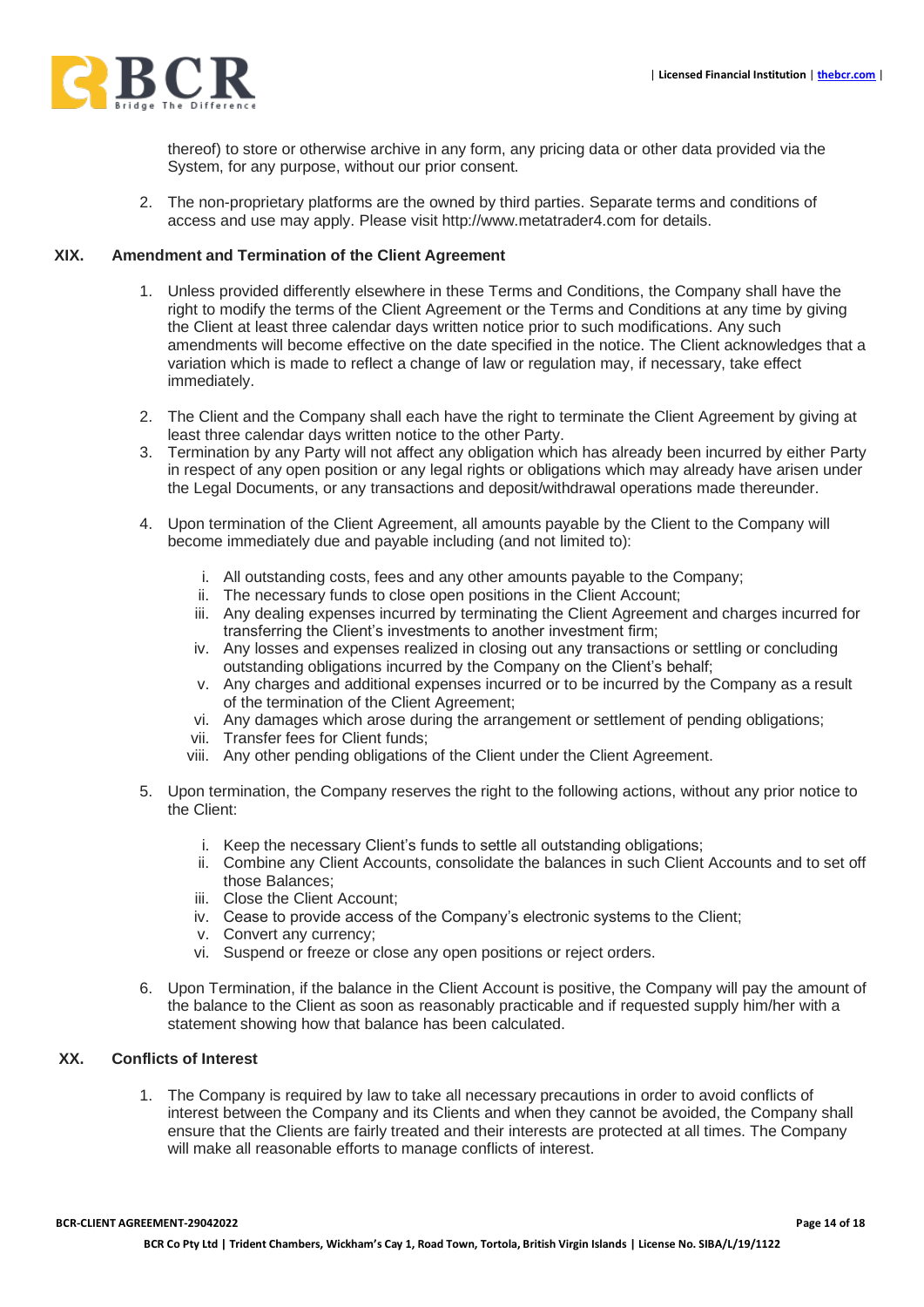

## **XXI. Anti-Money Laundering Provisions**

- 1. The Company is legally obliged by the regulation and by local authorities to take all necessary actions for the prevention and suppression of money laundering activities. The Client shall understand from the above that the Company shall request and obtain certain verification documents from the Client to be legally compliant.
- 2. In the case where the Client fails to provide the Company with the necessary information in regard to the above, the Company reserves the right not to execute orders on behalf of the Client. Any delays that might arise regarding the verification documents of the Client are not the responsibility of the Company.

### **XXII. Force Majeure**

- 1. A Force Majeure Event includes, without limitation, each of the following:
	- i. Government actions, the outbreak of war or hostilities, the threat of war, acts of terrorism, national emergencies, riots, civil disturbances, sabotage, requisitions, or any other international calamity, economic or political crisis;
	- ii. Acts of God, earthquakes, tsunamis, hurricanes, typhoons, accidents, storms, floods, fires, epidemics, pandemics, or any other natural disaster;
	- iii. Labour disputes and lock-out;
	- iv. Suspension of trading on a Market, or the fixing of minimum or maximum prices for trading on a Market, a regulatory ban on the activities of any party (unless the Company has caused that ban), decisions of state authorities, governing bodies of self-regulating organizations, decisions of governing bodies of organized trading platforms;
	- v. A financial services moratorium having been declared by appropriate regulatory authorities or any other acts or regulations of any regulatory, governmental, or supranational body or authority;
	- vi. Breakdown, failure or malfunction of any electronic, network and communication lines (not due to the bad faith or wilful default of the company);
	- vii. Any event, act or circumstance not reasonably within the Company's control and the effect of that event(s) is such that the Company is not in a position to take any reasonable action to cure the default;
	- viii. The suspension, liquidation or closure of any market or the abandonment or failure of any event to which the Company relates its Quotes, or the imposition of limits or special or unusual terms on the trading in any such market or on any such event.
- 2. If the Company determines the existence of a Force Majeure Event (without prejudice to any other rights under the Legal Documents) the Company may without prior notice and at any time take any or all the following steps:
	- i. Increase margin requirements of the Client Accounts;
	- ii. Close out any or all open positions at such prices as the Company considers in good faith to be appropriate;
	- iii. Suspend or modify the application of any or all terms of the Agreement to the extent that the Force Majeure event makes it impossible or impractical for the Company to comply with them;
	- iv. Take or omit to take all such other actions as the Company deems to be reasonably appropriate in the circumstances with regard to the position of the Company, the Client and other Clients;
	- v. Increase spreads;
	- vi. Decrease the leverage level.
- 3. Under the provisions of this Agreement, the Company will not be liable or have any responsibility for any type of loss or damage arising out of any failure, interruption, or delay in performing its obligations under this Agreement where such failure, interruption or delay is due to a Force Majeure event.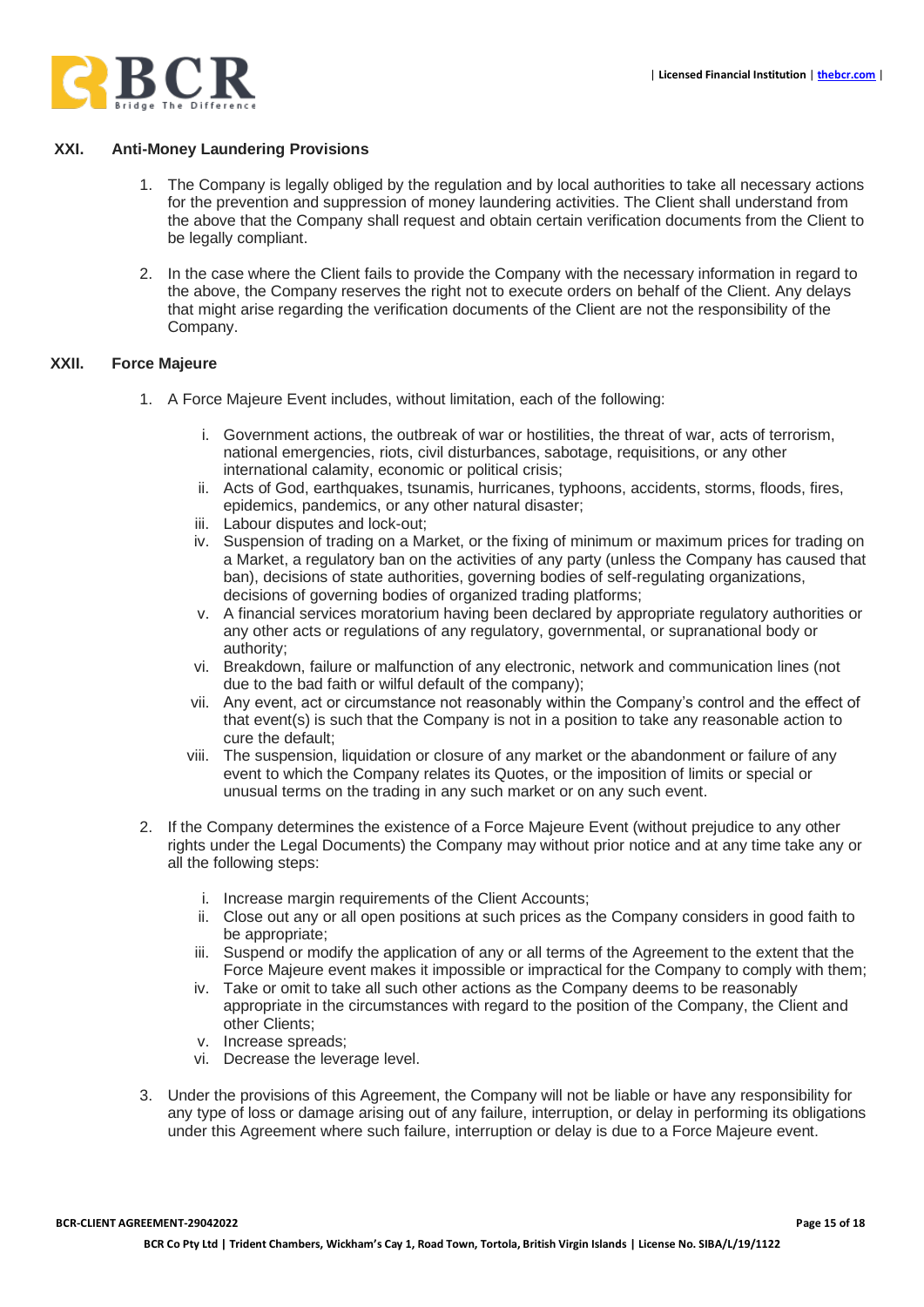

## **XXIII. Introduction of Client from an Introducing Broker**

1. In cases where the Client is introduced to the Company through an Introducing Broker, the Client acknowledges and confirms that his agreement or relationship with the Introducing Broker may result in additional costs, since the Company may be obliged to pay commission fees or charges to the Introducing Broker.

### **XXIV. Third-Party Authorization**

- 1. The Client has the right to authorize a third person to place instructions and/or orders to the Company or to handle any other matters related to the Client Account, provided that the Client notifies the Company in writing in the event of exercising such a right and this person is approved by the Company and fulfills all of the Company specifications. The activities of such a third party, who is granted an authorization, shall be regularly monitored by the Client. The Company shall not be liable for any damages caused by any instructions issued by an authorized person to the Company.
- 2. Unless the Company receives a written notification from the Client for the termination of the authorization of the person as described in Clause 20.1, the Company will continue accepting instructions and/or orders relating to the Client Account given by this person on the Client's behalf and the Client will recognize such orders as valid.
- 3. The written notification for the termination of the third-party authorization must be received by the Company with at least 3 days' notice prior to the termination of the authorization date.
- 4. The Company has the right (but NOT an obligation to the Client) to refuse to accept orders and/or other instructions relating to the Client Account from the third-party in any of the following cases:
	- i. If the Company reasonably suspects that the third person is not legally allowed or properly authorized to act as such;
	- ii. An Event of Default as this is defined in the Client Agreement occurred;
	- iii. For the Company to ensure compliance with the relevant market rules and or practices, Applicable Regulations or other applicable laws;
	- iv. In order to protect the interest of the Client.

#### **XXV. Communication and Written Notices**

- 1. Unless the contrary is specified in this Agreement, any notice, instruction, request or other communication to be given to the Company by the Client under the Legal Documents, shall be in writing and shall be sent to the Company's address below (or to any other address which the Company may from time to time specify to the Client for this purpose) by email, facsimile, post or airmail, or commercial courier service and shall be deemed delivered only when actually received by the Company at:
	- **H** Address: Trident Chambers, Wickham's Cay 1, Road Town, Tortola, British Virgin Islands Telephone: +44 3300010590
	- **Example 2** Email: info@thebcr.com or compliance@thebcr.com
- 2. In order to communicate with the Client, the Company may use any of the following: email; company online trading system internal mail; facsimile transmission; telephone; post; commercial courier service; air mail; or the Company's website. The methods of communication specified in this paragraph are also considered a written notice from the Company.

## **XXVI. Liability and Indemnity**

1. In the case where the Company provides information, recommendations, news, information relating to transactions, market commentary or research to the Client (or in newsletters which it may post on its website or provide to subscribers via its website or otherwise), the Company shall not be liable for any losses, costs, expenses or damages suffered by the Client arising from any inaccuracy or mistake in any such information given. Subject to the right of the Company to void or close any transaction in the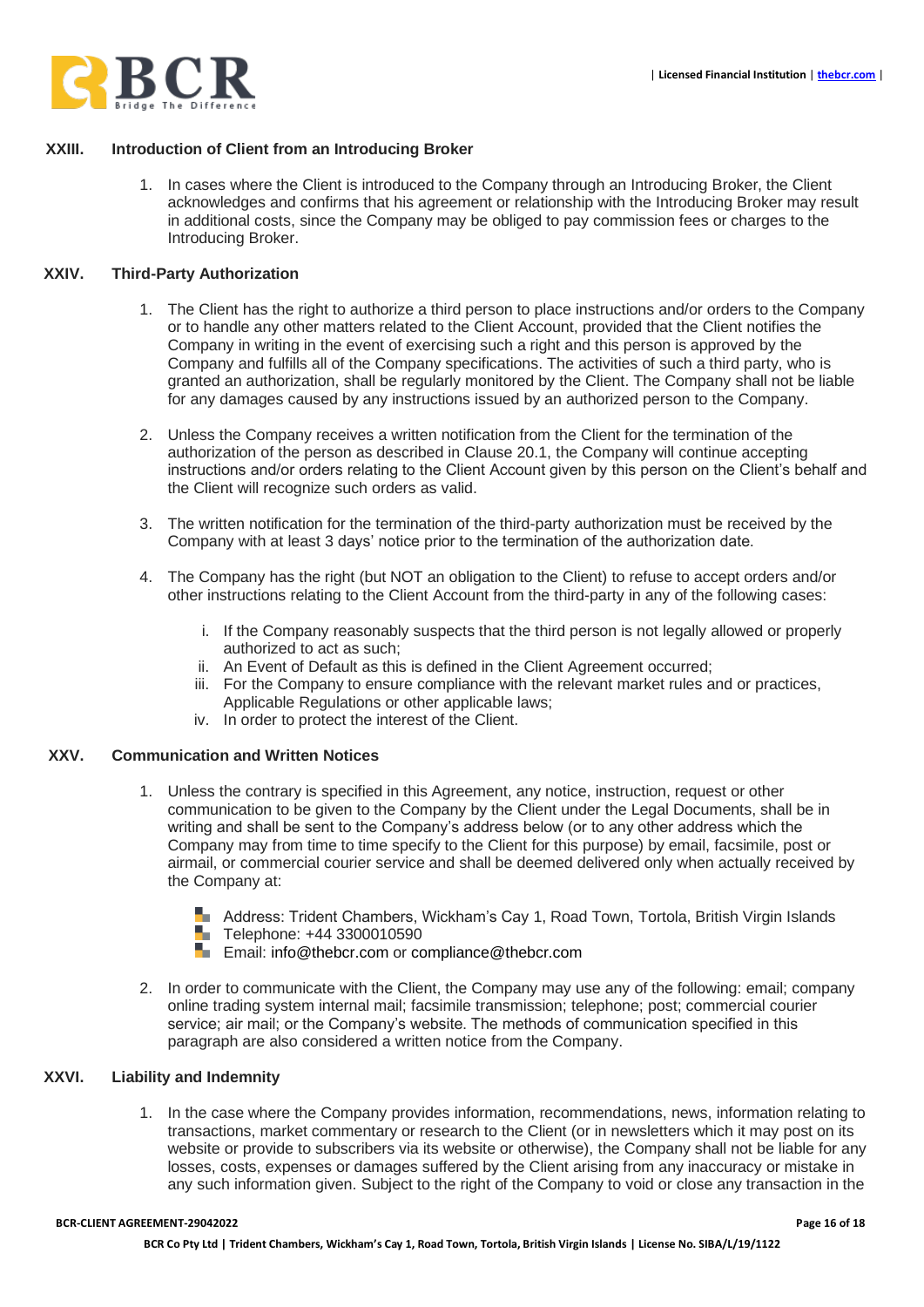

specific circumstances set out in the Agreement, any transaction following such inaccuracy or mistake shall nonetheless remain valid and binding in all respects on both the Company and the Client.

- 2. The Company shall not be held liable for any loss or damage or expense incurred by the Client in relation to, or directly or indirectly arising from but not limited to:
	- i. Any error or failure in the operation of the company online trading system;
	- ii. Any delay caused by the Client terminal;
	- iii. Transactions made via the Client terminal;
	- iv. Any failure by the Company to perform any of its obligations under the Agreement as a result of Force Majeure Event or any other cause beyond its control;
	- v. The acts, omissions or negligence of any third-party;
	- vi. Any person obtaining the Client's password that the Company has issued to the Client prior to the Client's reporting to the Company of the misuse of his/her password;
	- vii. All orders given through and under the Client's passwords;
	- viii. Unauthorized third persons having access to information, including electronic addresses, electronic communication, personal data and passwords when the above are transmitted between the parties or any other party, using the internet or other network communication facilities, post, telephone, or any other electronic means;
	- ix. A delay transmitting any order for execution;
	- x. Currency risk;
	- xi. Slippage;
	- xii. Any of the risks relating to derivative trading materialization;
	- xiii. Any changes in the rates of tax;
	- xiv. Any actions or representations of the introducing broker;
	- xv. The Client relying on stop loss or stop limit orders.
- 3. You are aware that our services are currently provided solely electronically. We are not liable for any system failure either from your side or ours, including but not limited to internet connection, electricity power cut, telephone communication failure, high Internet traffic demand, malicious interference / access to your system or ours, hardware error, mobile applications non-compatibility with our System, including our proprietary or third-party system. We cannot guarantee that the software and / or the system that we own, or we manage on behalf of a third party, is uninterrupted and error free or available at all times.
- 4. If the Company incurs any claims, damage, liability, costs or expenses, which may arise in relation to the execution or as a result of the execution of the Client Agreement and/or in relation to the provision of the services and/or in relation to any Order, it is understood that the Company bears no responsibility whatsoever and it is the Client's responsibility to indemnify the Company.
- 5. The Company shall in no circumstances be liable to the Client for any significant or indirect losses, damages, loss of profits, loss of opportunity (including in relation to subsequent market movements), costs or expenses the Client may suffer in relation to the Client Agreement.
- 6. The Company shall not be liable for any loss or expense incurred by the Client in connection with, or directly or indirectly arising from the acts, omissions or negligence of any third-party software including, but not limited to, expert advisors, signal providers, social trading platforms and virtual private networks.

#### **XXVII. Compensation Arrangements**

1. BCR has professional indemnity insurance arrangements in place which satisfies the requirements for compensation arrangements under the Regulatory Code 2009. These arrangements are in place to compensate individuals who suffer loss or damage because of a breach of BCR's obligations. Our professional indemnity insurance considers the nature and volume of our business, the number of clients and types of clients we have, our representatives and the maximum potential extent of liability. Our Professional Indemnity Insurance also covers a claim in relation to the conduct of representatives and employees who no longer work for us but who did at the relevant time.